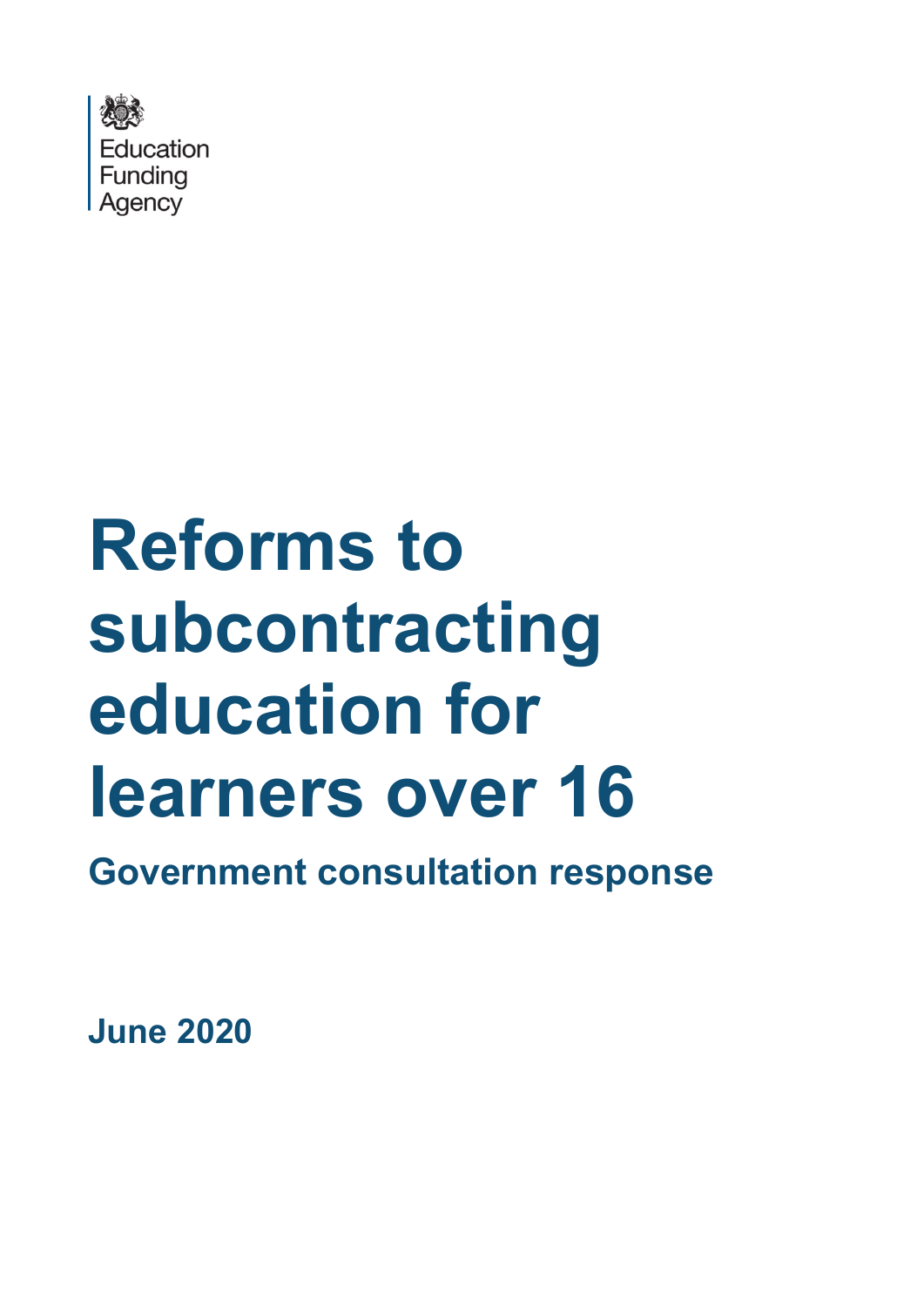# **Contents**

| Introduction                               | 3              |
|--------------------------------------------|----------------|
| Summary of responses received              | 5              |
| Main findings from the consultation        | 5              |
| Analysis of responses to the ten proposals | $\overline{7}$ |
| Proposal 1                                 | $\overline{7}$ |
| Agency response                            | 8              |
| Proposal 2                                 | 9              |
| Agency response                            | 10             |
| Proposal 3                                 | 10             |
| Agency response                            | 11             |
| Proposal 4                                 | 13             |
| Agency response                            | 14             |
| Proposal 5                                 | 14             |
| Agency response                            | 15             |
| Proposal 6                                 | 15             |
| Agency response                            | 16             |
| Proposal 7                                 | 17             |
| Agency response                            | 17             |
| Proposal 8                                 | 18             |
| Agency response                            | 18             |
| Proposal 9                                 | 19             |
| Agency response                            | 19             |
| Proposal 10                                | 21             |
| Agency response                            | 21             |
| <b>Equalities Analysis</b>                 | 22             |
| Next steps                                 | 22             |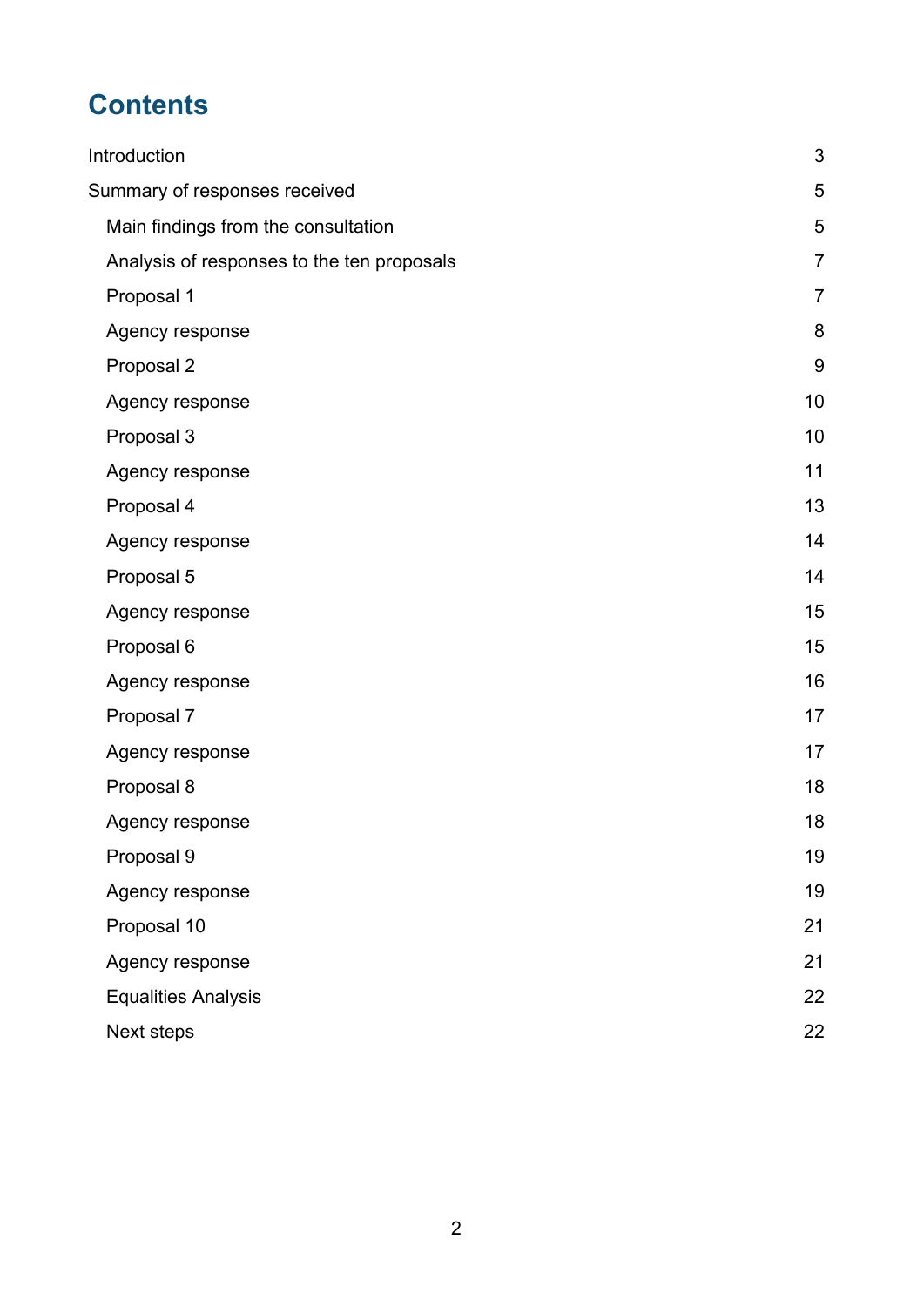# <span id="page-2-0"></span>**Introduction**

The consultation set out ten proposals for reforming the future arrangements for subcontracting of ESFA funded post 16 education and training. The proposals sought to reduce the overall volume of subcontracted delivery across the sector by eliminating provision that is poorly managed and delivered, and provision undertaken for the wrong reasons. It also sought to strengthen the ESFA's oversight of subcontracted activity.

The consultation ran from 4 February to 17 March and invited views on each of the ten proposals put forward. In light of the COVID-19 issue responses were accepted to 31 March. Responses were predominantly made online at [https://consult.education.gov.uk/education-and-skills-funding-agency/subcontracting](https://consult.education.gov.uk/education-and-skills-funding-agency/subcontracting-post-16-education-and-training-with)[post-16-education-and-training-with](https://consult.education.gov.uk/education-and-skills-funding-agency/subcontracting-post-16-education-and-training-with)

The consultation elicited a good response and it was helpful in shaping our approach to understand the range of perspectives that respondents provided. It remains our view that subcontracting represents a greater risk to public funding than provision that is directly delivered and the changes that we will introduce reflect that position. It is our intention to publish more detailed guidance about how we will proceed later this year.

In implementing these changes over the next three years, we will need to be cognisant of plans for the Reform of Further Education and will adapt these proposals as necessary.

#### **The vision**

Our overall vision is one where only good, well managed subcontracting occurs and at a significantly lower volume than currently. Where subcontracting does exist, it does so to enable specialist and geographically challenged delivery, meet the needs of employers and to enrich learners' programmes. It must be, however, in a system where we, as a funding body, are confident that we know which organisations are in receipt of that money, on as live a basis as possible, and for what purpose. That data, currently, is not accurate or timely. Declaration plans are markedly different from what is actually delivered and reported in the ILR. Lead providers are accountable to us for those funds and must meet the audit requirements. We will strengthen the audit regime through the introduction of a Standard (further detail about the Standard is set out under Proposal 9 below). Failure to meet the Standard when fully implemented will trigger intervention action with the lead.

To avoid dealing with failure, after the fact, ESFA will require of lead providers better Governance oversight and curriculum planning and richer and more timely data. This will mean that outlier models of delivery are fed into our and Ofsted's risk processes and enable early concerns about financial management and education quality to be reviewed and managed. Until the Standard is fully implemented, we will rely on the funding rules and Grant Funding Agreements and Contracts to implement changes.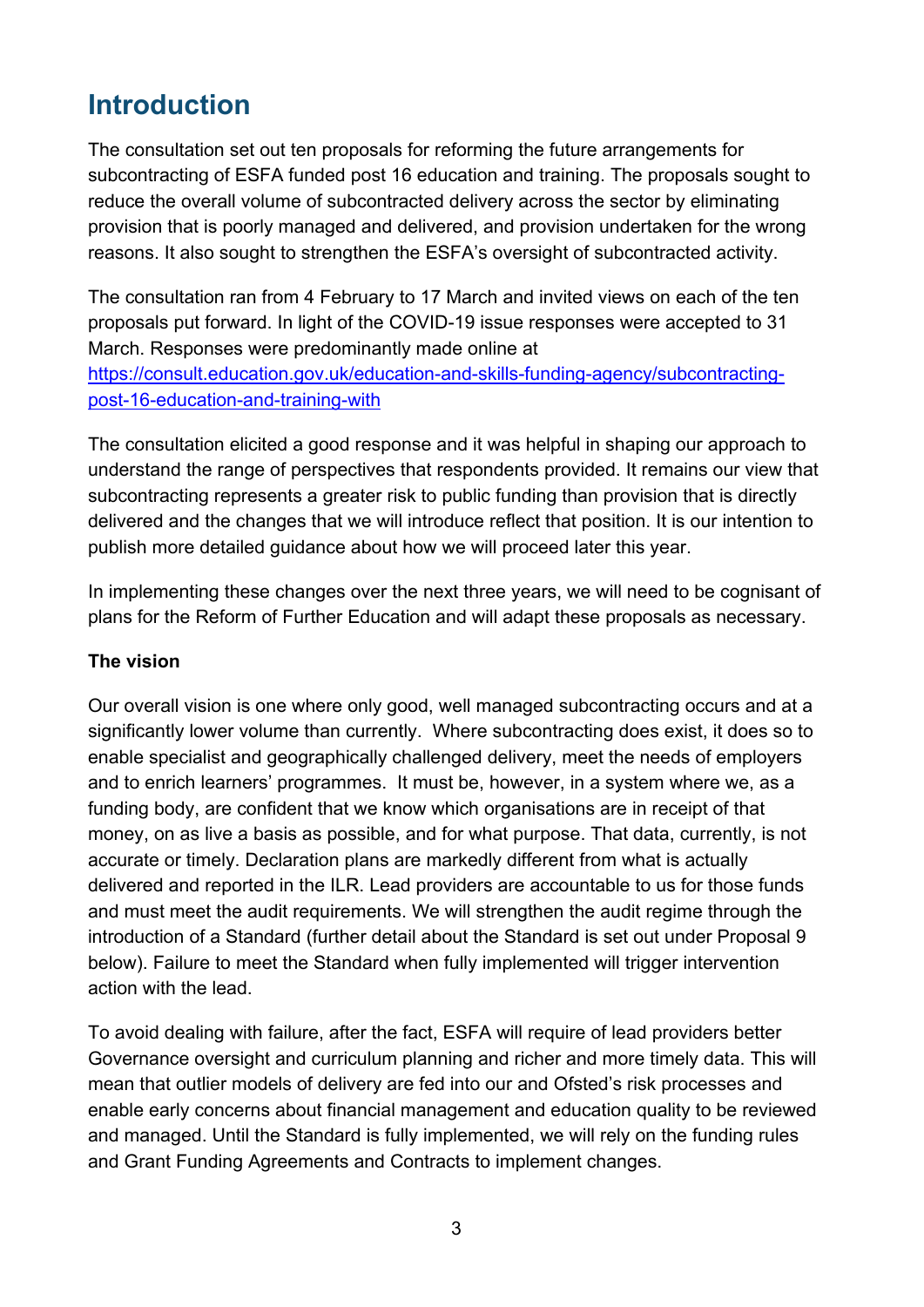**Alongside the specific changes set out below, we are asking all providers to review their existing subcontracting activity and take steps to reduce that activity across the next 3 years to 2022/23. Further detail about this requirement is set out at Proposal 3 below. We will apply a cap on the volume of subcontracting and will take forward work this academic year to establish the right threshold for that cap and timescales for a staged reduction.**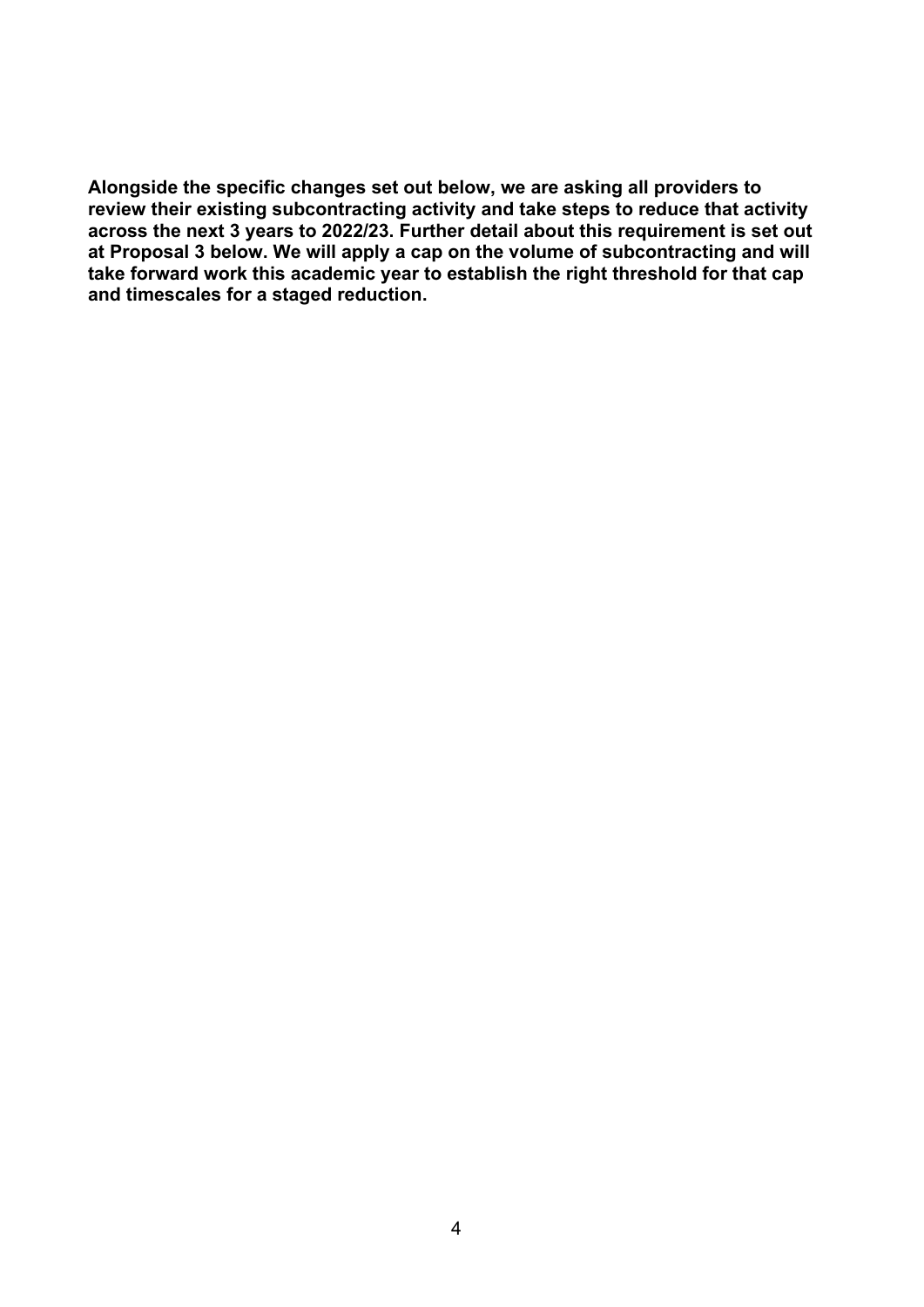# <span id="page-4-0"></span>**Summary of responses received**

The consultation received a total of 404 online responses. An analysis of the volume of responses by organisational type is set out in table 1 below

#### **Table 1: analysis of respondents**

| Respondent type                             | Number         |
|---------------------------------------------|----------------|
| Academy                                     | $\overline{7}$ |
| Anonymous                                   | 14             |
| Apprenticeships                             | 19             |
| <b>Assessment Centre</b>                    | 1              |
| Associations                                | 4              |
| College                                     | 57             |
| <b>Consultancy Agency</b>                   | $\overline{2}$ |
| FE recruitment company                      | 1              |
| <b>Financial consultancy</b>                | 1              |
| <b>Fire and Rescue</b>                      | 1              |
| <b>Independent Training Provider</b>        | 192            |
| Independent Training Provider/Subcontractor | 24             |
| <b>Local Authority</b>                      | 46             |
| Military                                    | 3              |
| <b>NHS Trust</b>                            | $\overline{7}$ |
| Police                                      | 5              |
| Private individuals                         | $\overline{7}$ |
| School                                      | $\overline{2}$ |
| Special Post 16 Institution                 |                |
| University                                  | 10             |

#### <span id="page-4-1"></span>**Main findings from the consultation**

Respondents were constructive and thoughtful in their comments and we are grateful for the level of engagement with this consultation and the help that has provided in shaping our final approach. In general, respondents felt that some of the proposals, particularly where we have suggested obtaining prior agreement from the agency, would be excessively bureaucratic, both for providers and the agency. Many have pointed out where some of the proposals may be suitable for some funding streams but not for others.

We have reflected upon the responses and have made changes to our final approach taking account of the views expressed. We have, in some cases, decided to differentiate our approach by funding stream and to take account of particular structures/modes of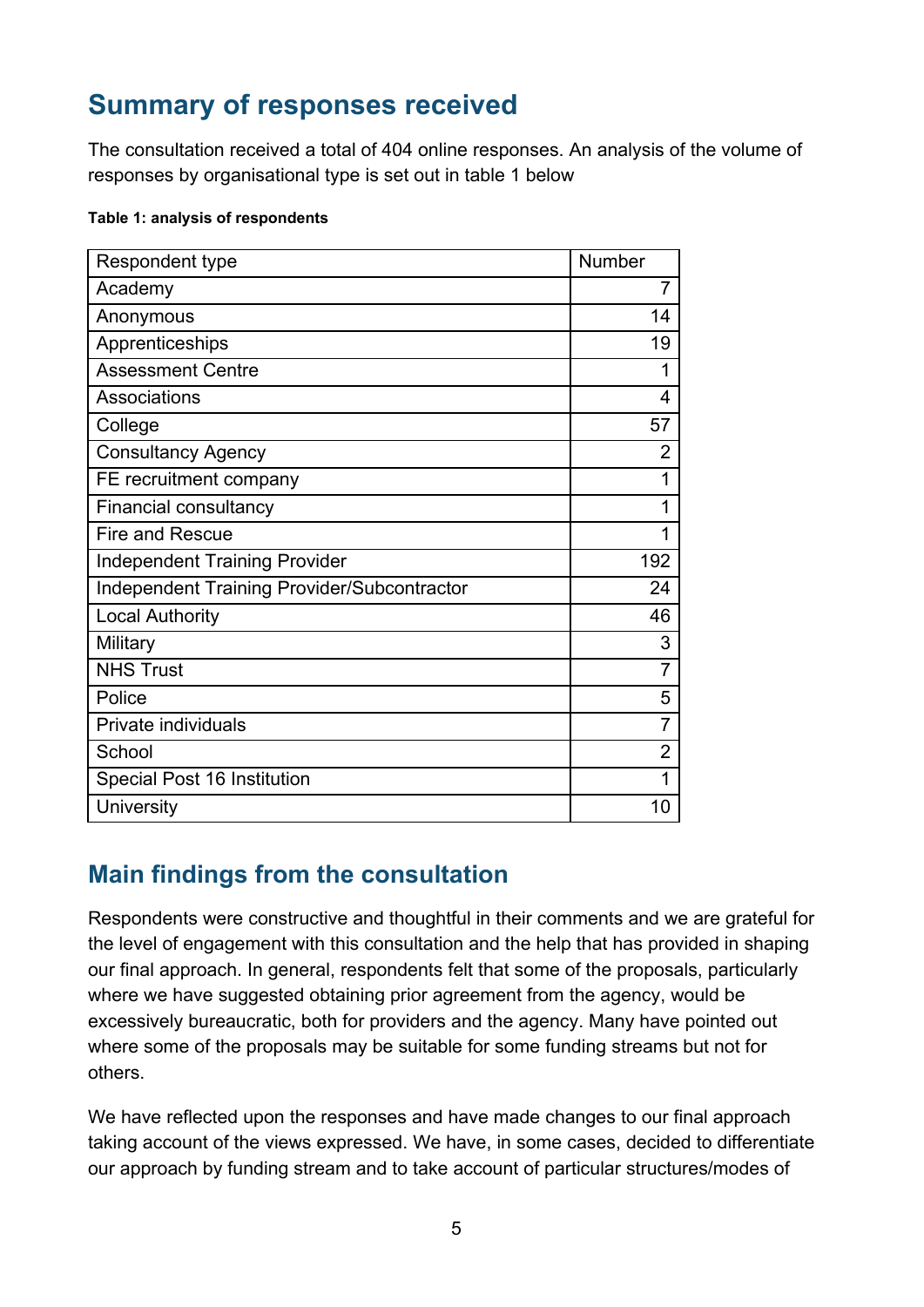delivery. Overall, we have tried to eliminate proposals that would be excessively bureaucratic and will build more of our oversight and assurance into the development of the Standard for the Management of Subcontracting (proposal 9). We will develop the Standard through 2020/21, it will be trialled in 2021/22 and in 2022/23 it will be implemented in full and externally validated by audit firms.

There was broad support for six of the proposals, and four where most respondents disagreed or strongly disagreed. An analysis of the responses is set out in detail below.

#### **Timing of implementation**

Many respondents felt that our proposal to introduce the reforms as quickly as possible was not the right approach and that we should proceed at a steadier pace. These views and the impact of the coronavirus outbreak have led us to conclude that a more measured pace of change is the correct approach. The timescale for the introduction of each reform is set out in this response document. While we work these changes through, we will also be undertaking a number of activities in support of reform in this area, including: strengthening the clauses in our contracts and grant funding agreements; undertaking preliminary internal work to scope out the new Standard for the management of subcontracting; improving our own risk assessment processes, making better and quicker use of improved and more timely data; identifying and following up where we identify providers that are 'outliers'; and embedding all these activities into our business cycle. In addition, we will work with a group of providers to test the practical implications of introducing our reforms to ensure that we get them right.

The consultation raised several other issues that were not framed by a specific proposal but are nonetheless issues we want to address:

#### **Use of brokers**

By brokers we mean where a third-party match, for a fee, a provider with an unused allocation with a provider that can secure enrolments of learners to utilise it. It was clear in feedback received that this is an issue that many respondents feel strongly about and believe that such practice is not to the benefit of students or an appropriate way to use public funding. We agree. Fees to brokers take funding away from front line delivery. We expect providers to have planned their provision and curriculum well enough to avoid such practice. Lead providers should be selecting subcontractors fairly through a clear competitive or procurement policy. We will strengthen our levers to act and do so where we find cases of provision being subject to brokerage. We will strengthen clauses within our grant funding agreements and contracts to make the use of brokers with ESFA funds a serious breach of the agreements.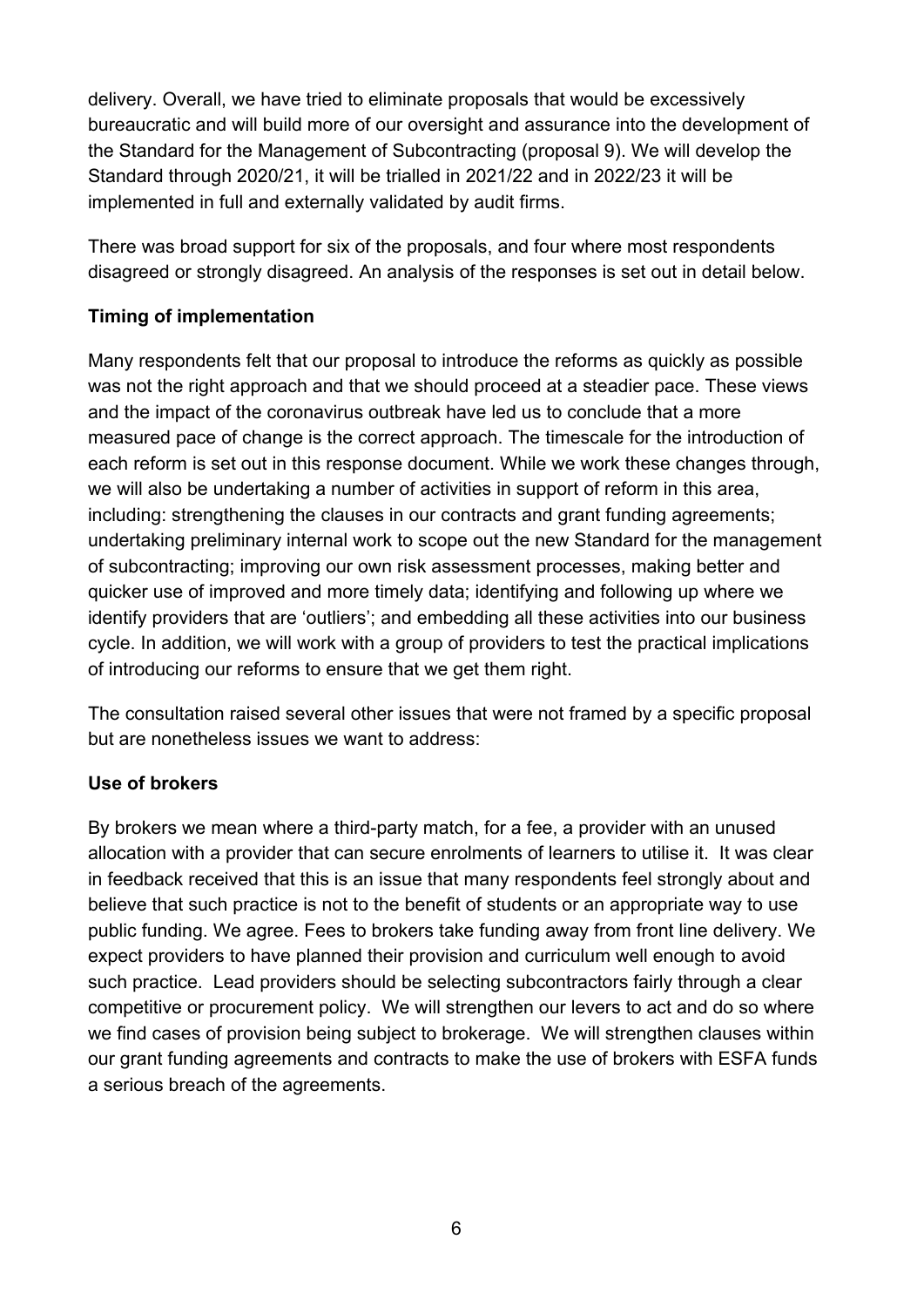#### **Language and terminology**

Another concern expressed was the use of language and terminology as a means to circumvent the application of requirements or to inflate fees and charges. By subcontracting we mean any delivery to a learner's programme of learning by a third party. It does not matter if this is by a third party recruited to deliver on site (travel to teach), online learning or whether it is described as a service. If that delivery contributes in any way to the learner's programme of study and is delivered by someone or an organisation not directly under the control of the lead provider then we consider that to be subcontracted delivery.

For the avoidance of doubt, subcontracting provision funded through the advanced learner loans scheme is not permitted in any circumstances. This remains the case and was not in scope of this consultation process.

# <span id="page-6-0"></span>**Analysis of responses to the ten proposals**

# <span id="page-6-1"></span>**Proposal 1**

To what extent do you agree or disagree with the proposal to introduce a reason for subcontracting that is approved by the Governors or Board, and published on the lead's website?

We said: providers should be clear about the educational rationale for their subcontracting position, this should be signed off by governors and boards, and that it should be published on their website, alongside their management fee structure, and a list of their subcontracting partners. We expect the rationale to meet one or more of the following aims:

- enhance the opportunities available to young people and adults
- fill gaps in niche or expert provision, or provide better access to training facilities
- support better geographical access for learners
- offer an entry point for disadvantaged groups.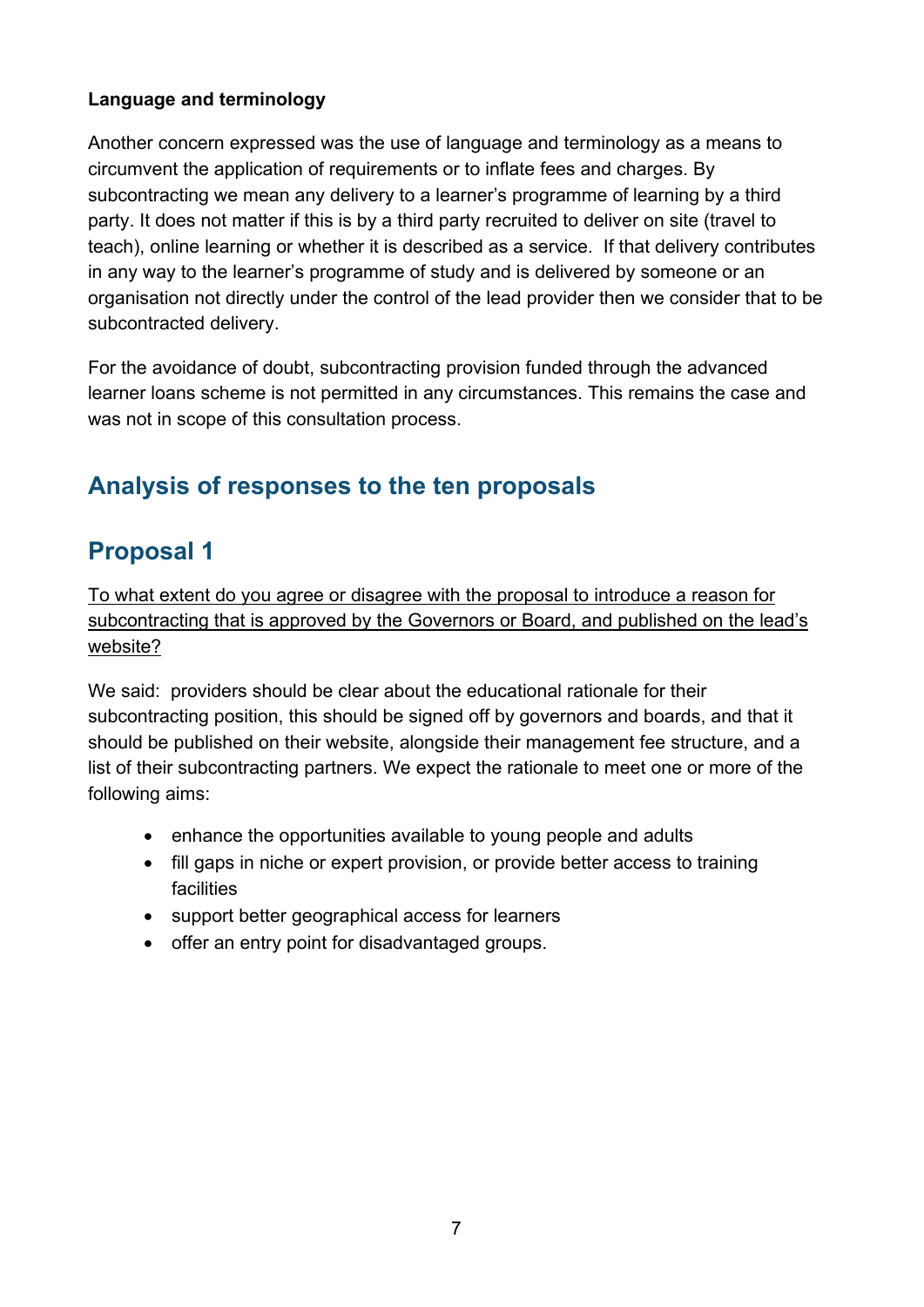Response:

| <b>Option</b>            | <b>Total Responses</b> | Percent |
|--------------------------|------------------------|---------|
| Strongly agree           | 138                    | 34.16   |
| Agree                    | 194                    | 48.20   |
| Neither agree nor        | 37                     | 9.16    |
| disagree                 |                        |         |
| <b>Disagree</b>          | 23                     | 5.69    |
| <b>Strongly Disagree</b> | 10                     | 2.48    |
| Don't know               | 2                      | 0.50    |

There was strong support for this proposal on the grounds of transparency and ensuring governing body or Board oversight.

## <span id="page-7-0"></span>**Agency response**

The Agency will introduce this proposal with effect from 2020/21.

Taking account of concerns raised by some respondents in respect of the impact of the proposals on those who share protected characteristics, we will extend the permitted rationale to include consideration of the impact on individuals who share protected characteristics, and in particular where alternative provision may not be available to them or meet their particular needs.

We will expect Boards and Trusts to discuss their plans and rationale for subcontracting and be satisfied that it fits with the overall objectives and curriculum strategy. We will not prescribe how this is carried out, but we may ask for evidence of those discussions. We intend to supply guidance for Governors and Boards on their role in setting the subcontracting strategy and how that differs to the role of individuals running the provider on a day-to-day basis.

In publishing this information, we expect it to be easy to navigate to from the front page of the organisation's education and training web pages. We expect this information to be published by 31st October 2020. For subsequent years, we will require this rationale to be reviewed and discussed annually and publication refreshed prior to the start of each academic year.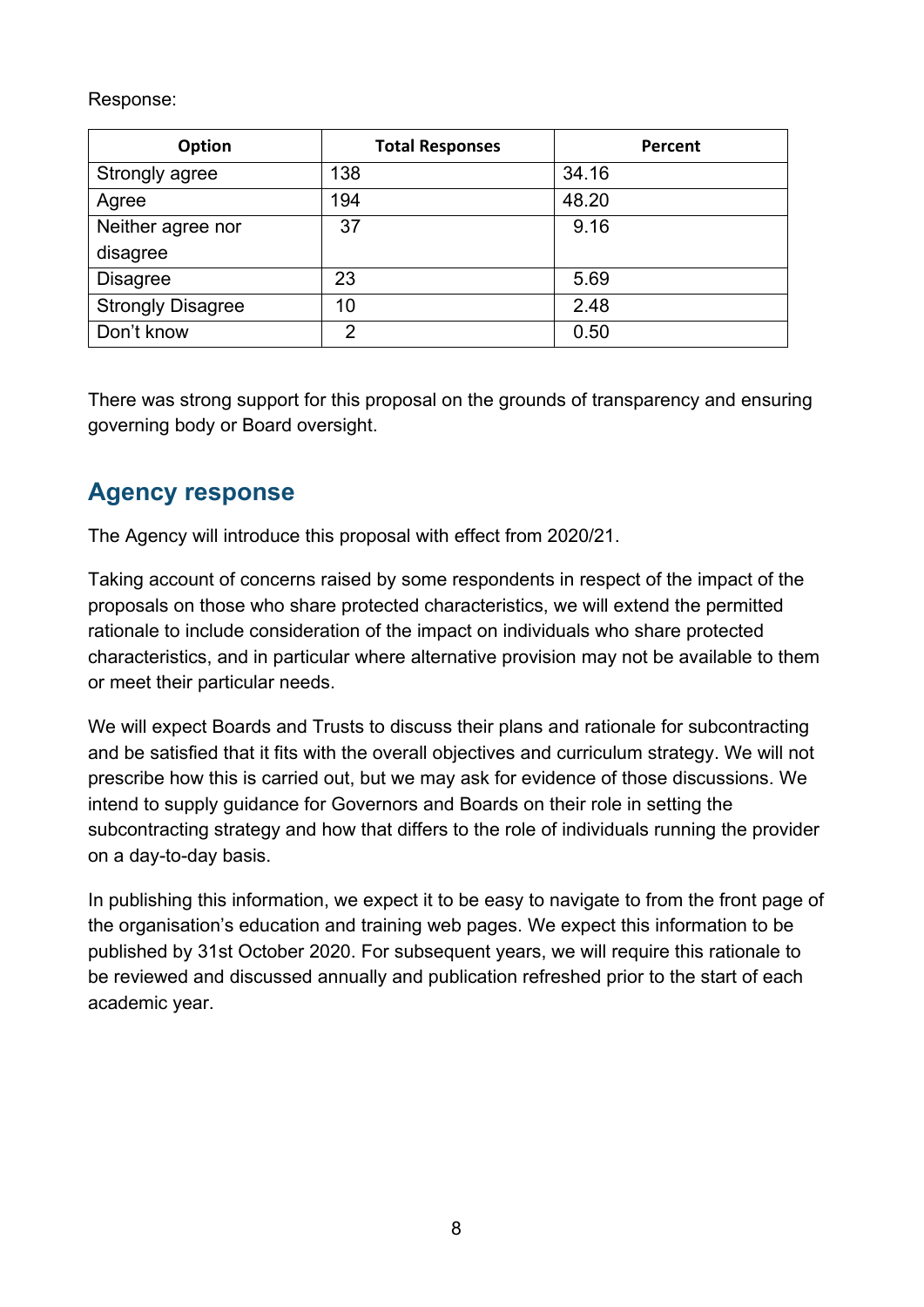<span id="page-8-0"></span>To what extent do you agree or disagree with the proposal to introduce stronger criteria including prior approval for distance subcontracting?

We said: we should introduce stronger criteria for subcontracted provision delivered at a distance and that providers will be required to submit cases where they wish to do so. Existing distance subcontracting should also be subject to ESFA scrutiny in 2020/21.

| Option                   | <b>Total Responses</b> | Percent |
|--------------------------|------------------------|---------|
| Strongly agree           | 74                     | 18.32   |
| Agree                    | 96                     | 23.76   |
| Neither agree nor        | 36                     | 8.91    |
| disagree                 |                        |         |
| <b>Disagree</b>          | 87                     | 21.53   |
| <b>Strongly Disagree</b> | 110                    | 27.23   |
| Don't know               |                        | 0.25    |

Response

This proposal divided opinion. Those in favour of the proposal supported our contention that provision delivered at a distance inherently carried more risk, was harder to manage and oversee effectively, and should only be undertaken for exceptional reasons.

Respondents that disagreed with our proposals did so for a variety of reasons:

- apprenticeships' delivery and national employers respondents set out how they work with many employers (both Levy and Non-Levy payers) who work on multiples sites, often geographically distant. These companies often want to deal with one provider who has oversight and responsibility for all delivery in their business, and who work with a single subcontractor for delivery across multiple sites regionally or nationally
- geography means that some distance arrangements are necessary and should be permitted (particularly the rural south west) – the proposals would have negative impact for remote learners and providers and small specialist and niche providers
- the proposal that provision should be considered to be at a distance if the travel time from the directly funded provider to the place of learning was in excess of one hour by car was not considered to be an effective definition. Many in remoter parts of the country advocated a longer travel time
- IT and online learning make distance irrelevant in some circumstances
- introducing a system requiring providers to make cases to the ESFA was considered time consuming and excessively bureaucratic
- the proposal was potentially damaging to bespoke schemes such as the Diploma in Sporting Excellence.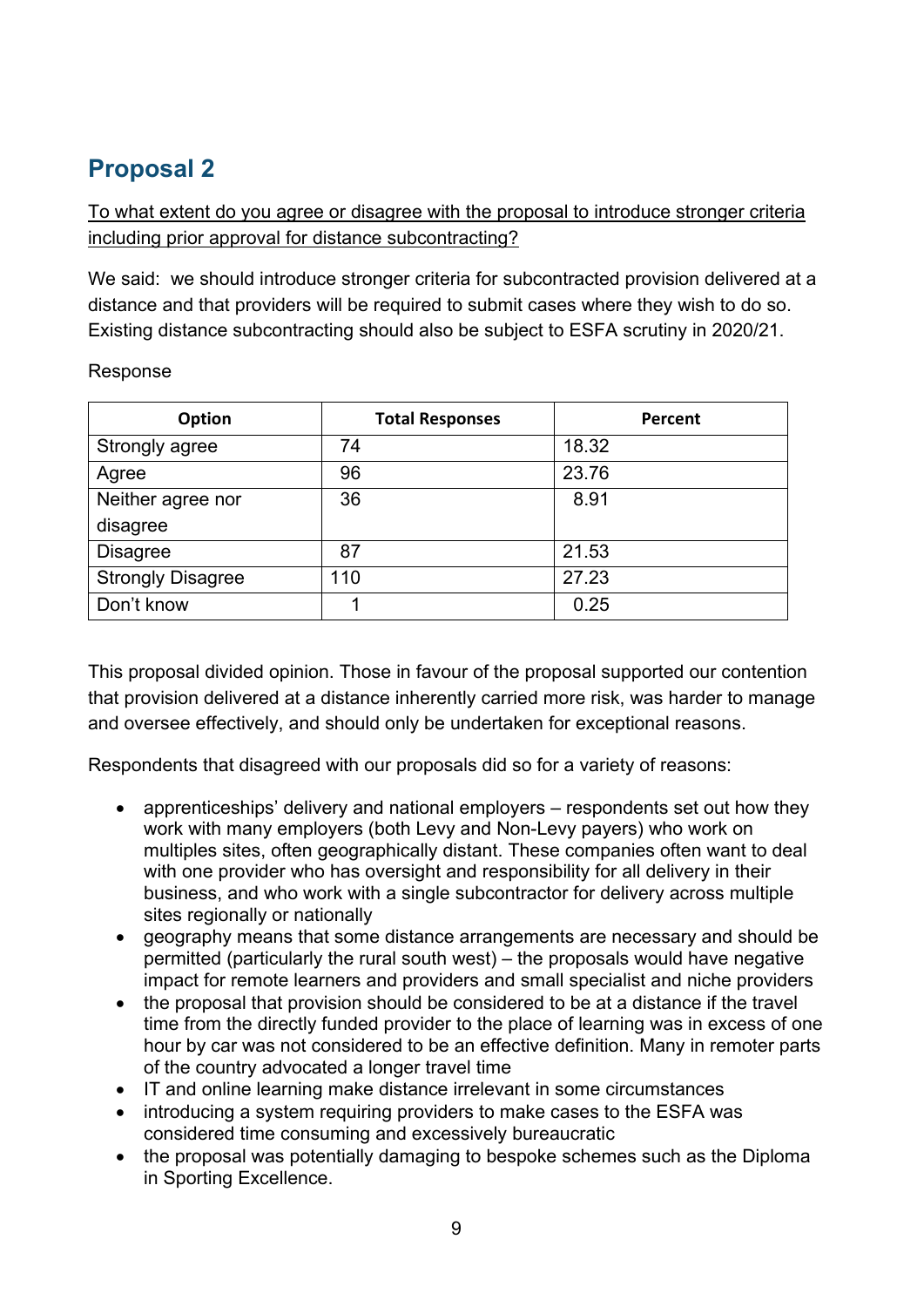# <span id="page-9-0"></span>**Agency response**

The agency recognises defining distance in a way that is universally fair is problematic, and introducing restrictions based on distance has different implications according to geography, variable travel infrastructure and provision type. We recognise that for some apprenticeship provision, distance arrangements are an integral part of the delivery model. We do believe, however, that such arrangements are higher risk, because of the obstacles in maintaining appropriate levels of oversight at a geographical distance.

We will apply a differentiated approach in taking forward this proposal. Effective from 2021/22, we will require prior approval for geographically distant 16-18 study programme provision. We expect 16-18 provision delivered at distance to be rare but recognise there will be some limited circumstances where it is acceptable, for example, the delivery of the Diploma in Sporting Excellence. Providers will be required to seek approval **where the delivery location is outside the lead provider's normal recruitment area.** We will not require prior approval for other funding streams delivering at geographic distance.

Further detail on the prior approval process and transition to it will be set out in our Autumn update.

All provision delivered at a distance will be a focus of the audit process and the Standard for the management of subcontracting (see proposal 9 below). Providers will be required to demonstrate that their level of management and oversight is proactive, well thought through and not compromised by distance considerations. For all subcontracted provision, providers will be expected to hold auditable evidence of the staff who are accountable for oversight, visits made to the site of delivery and the checks and activities undertaken during the visits, and demonstrate the reporting arrangements to senior management and governors. We would not expect the frequency of quality assurance visits to be lower where the provision is at a distance.

# <span id="page-9-1"></span>**Proposal 3**

To what extent do you agree or disagree with the proposal to introduce volume controls on the value of provision that can be subcontracted?

We said: we should limit the volume of provision that a provider may subcontract and reduce that volume across 3 years – 25% in 2021/22, 17.5% in 2022/23 and 10% in 2023/24.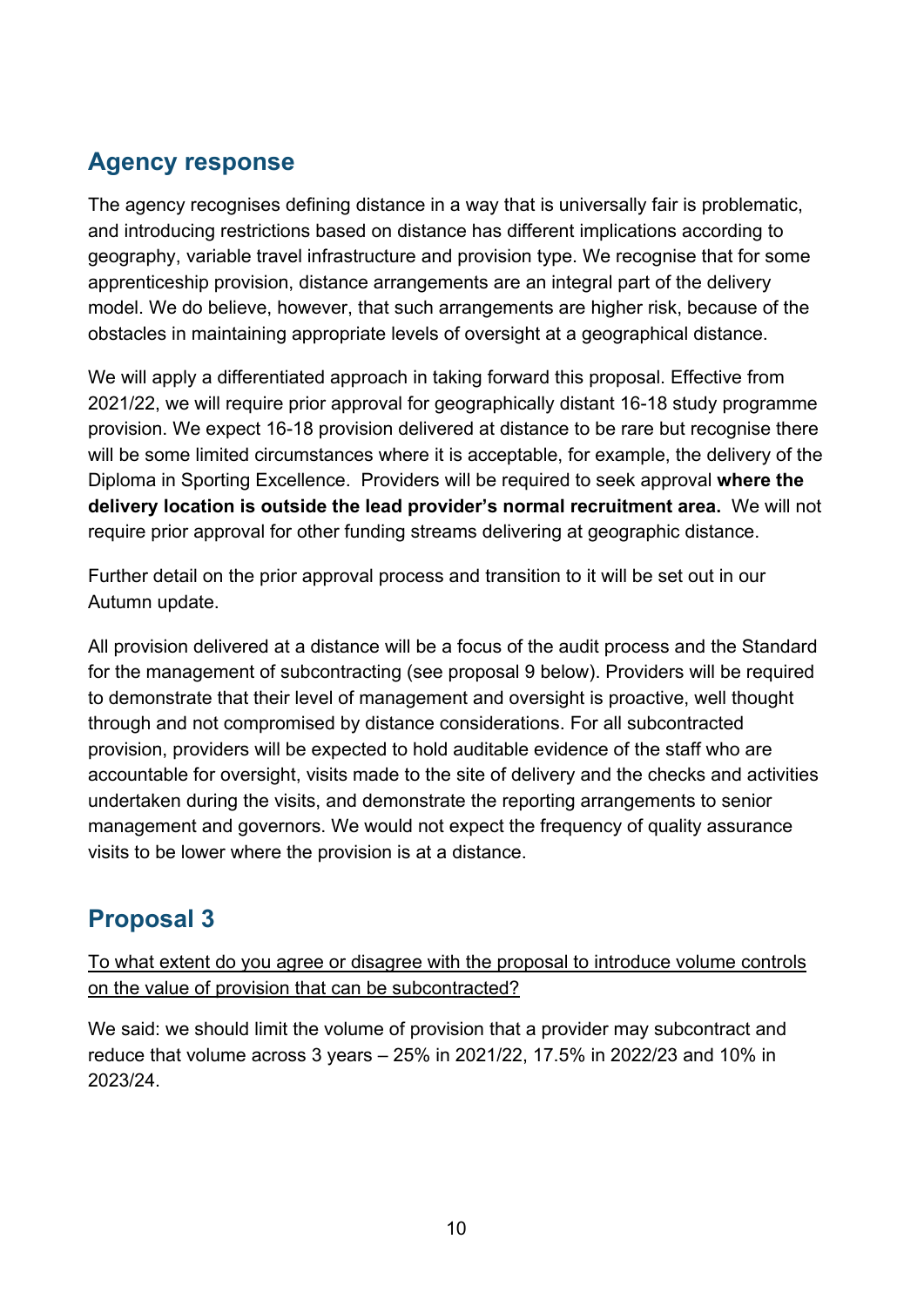#### Response

| <b>Option</b>            | <b>Total Responses</b> | Percent |
|--------------------------|------------------------|---------|
| Strongly agree           | 57                     | 14.11   |
| Agree                    | 51                     | 12.62   |
| Neither agree nor        | 57                     | 14.11   |
| disagree                 |                        |         |
| <b>Disagree</b>          | 83                     | 20.54   |
| <b>Strongly Disagree</b> | 151                    | 37.38   |
| Don't know               | 5                      | 1.24    |

The majority of respondents disagreed with this proposal:

- the reduction to 10% was considered to be too low 25% seemed a reasonable limit
- subcontractors will be put out of business as a result and it could result in underspending by lead providers
- it would raise issues for Local Authorities that act as a commissioner for community-based provision that they would not have the infrastructure or staff to deliver themselves
- some negative implications for effective consortia working, and 'not for profit' structures where a single body manages the administrative functions for a number of training providers to provide economies of scale thereby maximising the amount of funding reaching frontline delivery
- It was unclear if the limit would apply to the volume of learners or the value of the provision. This is a key distinction because of the very variable nature of the amount of funding attached to each learner – for example, in Apprenticeships the value of different frameworks differ greatly, and the difference in the funding attached to a learner on a short AEB funded course compared with a 16-18 yearold following a full time 2 year study programme.

## <span id="page-10-0"></span>**Agency response**

We recognise that delivery models and funding streams are varied, and the introduction of a 25% cap (by either £ value of provision or learner volume) would have a different impact according to the type of provision offered.

We expect all providers to recognise that the overarching aim of these reforms is to significantly reduce the volume of subcontracted activity across the sector. In order to achieve that, we expect all directly funded providers to review their current levels of subcontracted activity (2019/20) and to take steps to reduce the overall volume over the next 3 years through to 2022/23.

We will apply a cap on the volume of subcontracting and will take forward work this academic year to establish the right threshold for that cap and timescales for a staged reduction.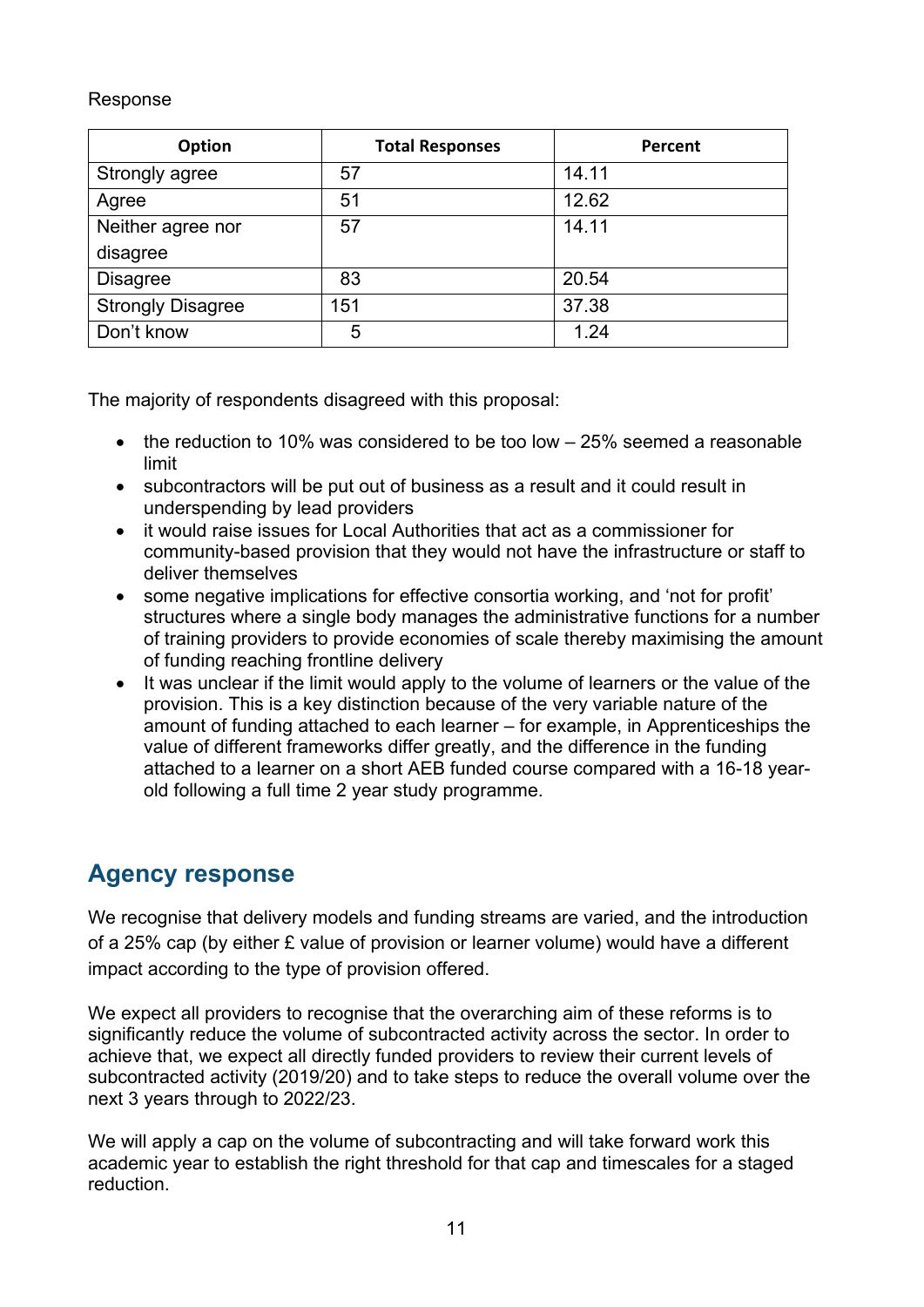We require all providers to produce a plan during the 2020 Autumn term setting out how they will achieve a reduction across this period. The ESFA will undertake a random sampling exercise of plans early in the 2021 calendar year. We will use the sample to assist us in our assessment of the scale and pace of reduction of subcontracted activity across the sector.

In constructing their plan, providers should review their existing (2019/20) subcontracted activity and assess the extent to which that provision is in line with their published rationale as set out in proposal 1. Where it is not in line with that rationale, they should take steps to withdraw from such arrangements at a pace that does not disrupt existing learners' programmes. Providers should consider taking provision in house where they can do so without compromising the quality of that provision and/or without reducing learners' access to provision.

We expect all providers to undertake this exercise irrespective of the current levels of subcontracting, but with the following exceptions where we recognise that the delivery models will limit the ability to make reductions, we do not require a plan:

- ESF provision, which was procured on the basis of a subcontracting model,
- LA provision where LAs commission subcontractors to deliver a community-based model, in recognition of their commissioning role

Other providers which do not believe that they can make a planned reduction should set out their reasons for this and submit their case to the agency by 31<sup>st</sup> December 2020.

Those providers that already have low volumes of subcontracted provision (which we define as less than 10% of ESFA funded activity across all funding streams) should use their plan to consistently challenge themselves and ensure that their subcontracting is in line with their published rationale, and where it is not take steps to discontinue it.

We expect providers to review their plan annually, alongside a review of their published rationale for subcontracting.

We will, through the data available to us, identify those leads with high value/volume subcontracting and require them to explain and evidence the actions that they are taking to reduce the volumes of subcontracted activity. We will identify models of delivery with large volumes of subcontracted activity and assess the risk to public funds or learners of such models.

Where we have concerns, we may use step in funding clauses to require the lead to reduce the volume subcontracted out. Internally we may also build in the risk posed by high volume subcontracting to our financial assessments.

For the longer term, in cases where we identify high volumes of subcontracted provision, the Standard once developed, will address questions such as those set out below and assess the risks:

• Does the extensive use of subcontractors represent additional financial risk?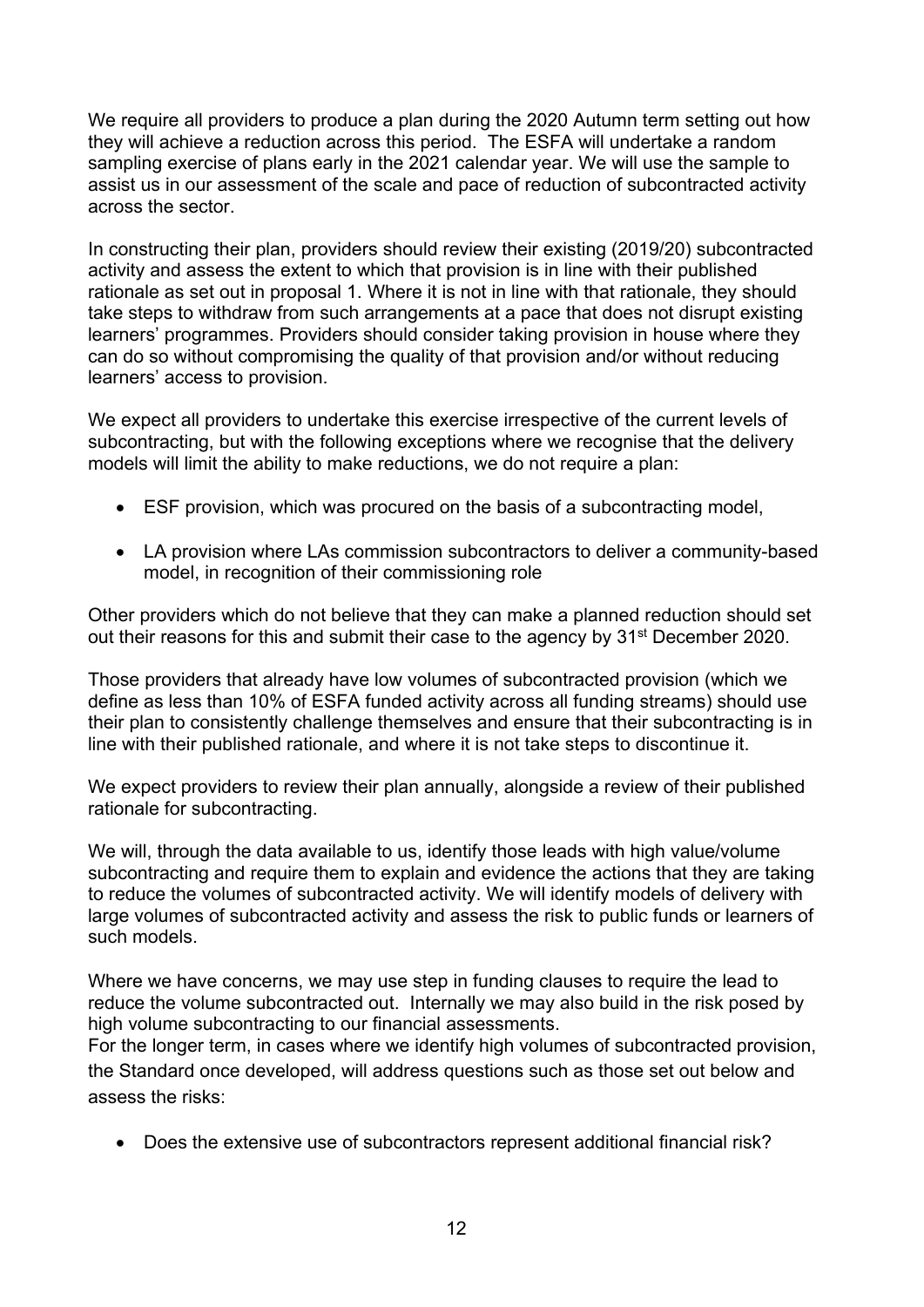- Does the extensive use of subcontractors have an impact on the quality of the provision?
- How well does the directly funded provider manage and oversee subcontractors?
- Does the model align with the stated rationale of the directly funded provider?
- How much 'churn' is there in the subcontractors that are engaged and what are the reasons for that churn?
- Is the directly funded provider effectively acting as a broker or is it adding value?
- <span id="page-12-0"></span>• What efforts has the directly funded provider taken to reduce the overall volume of subcontracted activity?

To what extent do you agree or disagree with the proposal to require prior agreement from ESFA before entering into whole programme subcontracting arrangements?

We said: from 2021/22 we would introduce stricter controls on the circumstances in which the whole of a learner's programme could be subcontracted, and providers will be required to obtain agreement from the ESFA before doing so.

#### Response

| Option                   | <b>Total Responses</b> | Percent |
|--------------------------|------------------------|---------|
| Strongly agree           | 61                     | 15.10   |
| Agree                    | 60                     | 14.85   |
| Neither agree nor        | 65                     | 16.09   |
| disagree                 |                        |         |
| <b>Disagree</b>          | 93                     | 23.02   |
| <b>Strongly Disagree</b> | 118                    | 29.21   |
| Don't know               | 7                      | 1.73    |

The majority of respondents disagreed with this proposed restriction and the main issues raised were:

- it could be potentially confusing for a learner working with 2 training providers it can fragment their programme and have a negative impact upon attendance
- administering a 'by agreement' process for this would be too bureaucratic for both providers and the agency.
- requiring the directly funded provider to deliver part of the programme would not be suitable for short programmes (e.g. short AEB)
- requiring attendance at the directly funded provider could be problematic for students where the subcontractor delivers at a remote location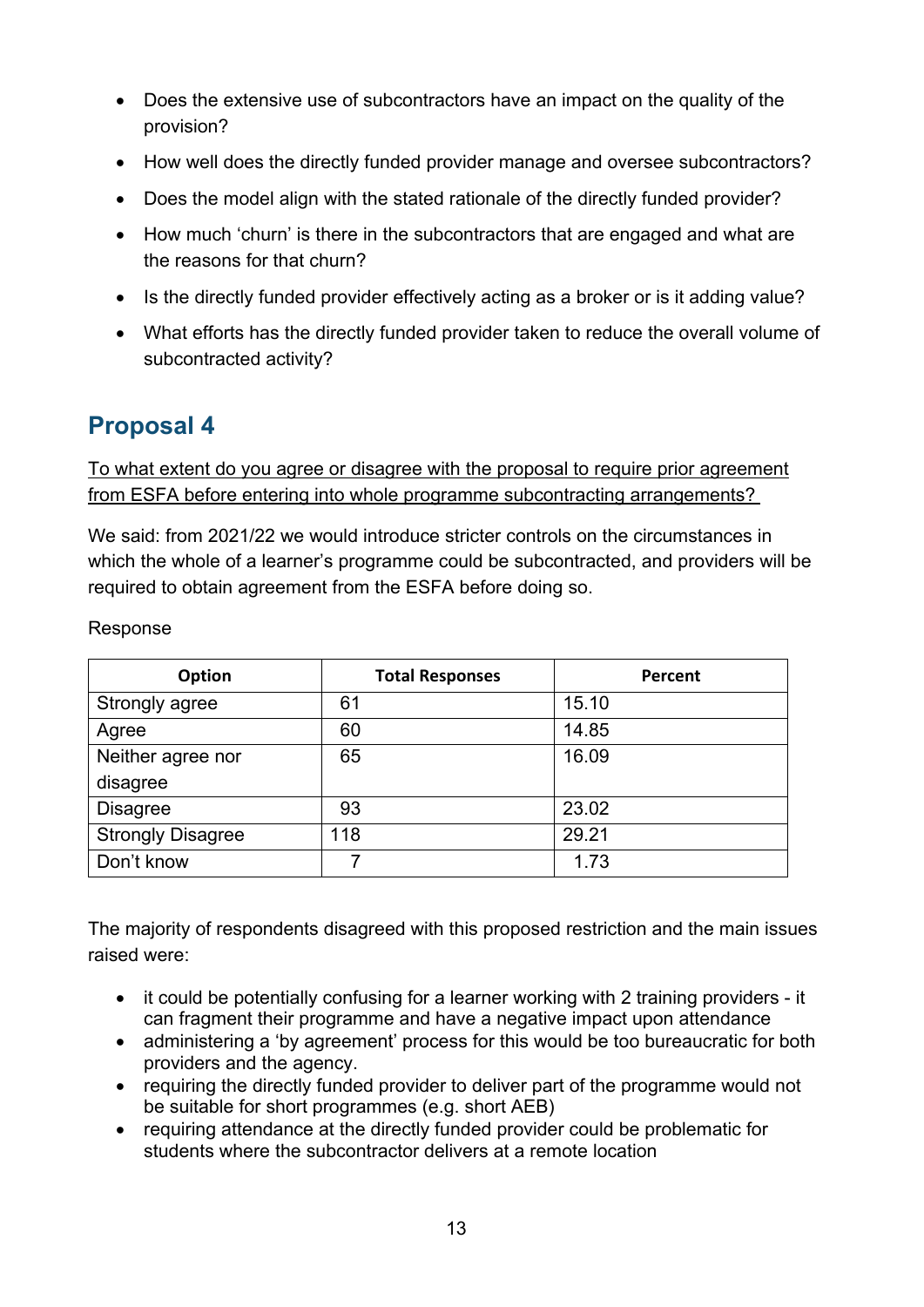- it could restrict the flexibility of the skills delivery system to meet the needs of learners or employers in a timely fashion and introduce new barriers thus restricting the ability to make an impact
- constraints on whole programme subcontracting already apply for Apprenticeship provision.

### <span id="page-13-0"></span>**Agency response**

By whole programme subcontracting we mean where every element of each individual learner's programme is delivered by the subcontractor.

We will introduce the requirement for prior agreement for all 16-18 and AEB programmes that exceed a specified guided learning hours (glh) duration, effective from 2021/22. Programmes below the glh threshold will not require prior agreement. Later this year we will quantify the glh threshold and will set out the process and timescales for obtaining prior agreement. Apprenticeship delivery already has constraints on whole programme subcontracting, and those requirements will remain unchanged. Schools are restricted in this practice through Regulations in respect of school attendance.

## <span id="page-13-1"></span>**Proposal 5**

To what extent do you agree or disagree with the proposal to introduce volume controls on the value of ESFA funds that can be held by a subcontractor?

We said: we will monitor the volume/value of aggregate provision held by a single subcontractor and where that is above £3m we will refer to Ofsted for inspection. We will reserve the right to take steps to reduce the value/volume where we consider the level of exposure to be too high.

Response

| Option                   | <b>Total Responses</b> | Percent |
|--------------------------|------------------------|---------|
| Strongly agree           | 113                    | 27.97   |
| Agree                    | 178                    | 44.06   |
| Neither agree nor        | 55                     | 13.61   |
| disagree                 |                        |         |
| <b>Disagree</b>          | 31                     | 7.67    |
| <b>Strongly Disagree</b> | 20                     | 4.95    |
| Don't know               |                        | 1.73    |

Respondents were very supportive of this proposal, with 72% agreeing or strongly agreeing.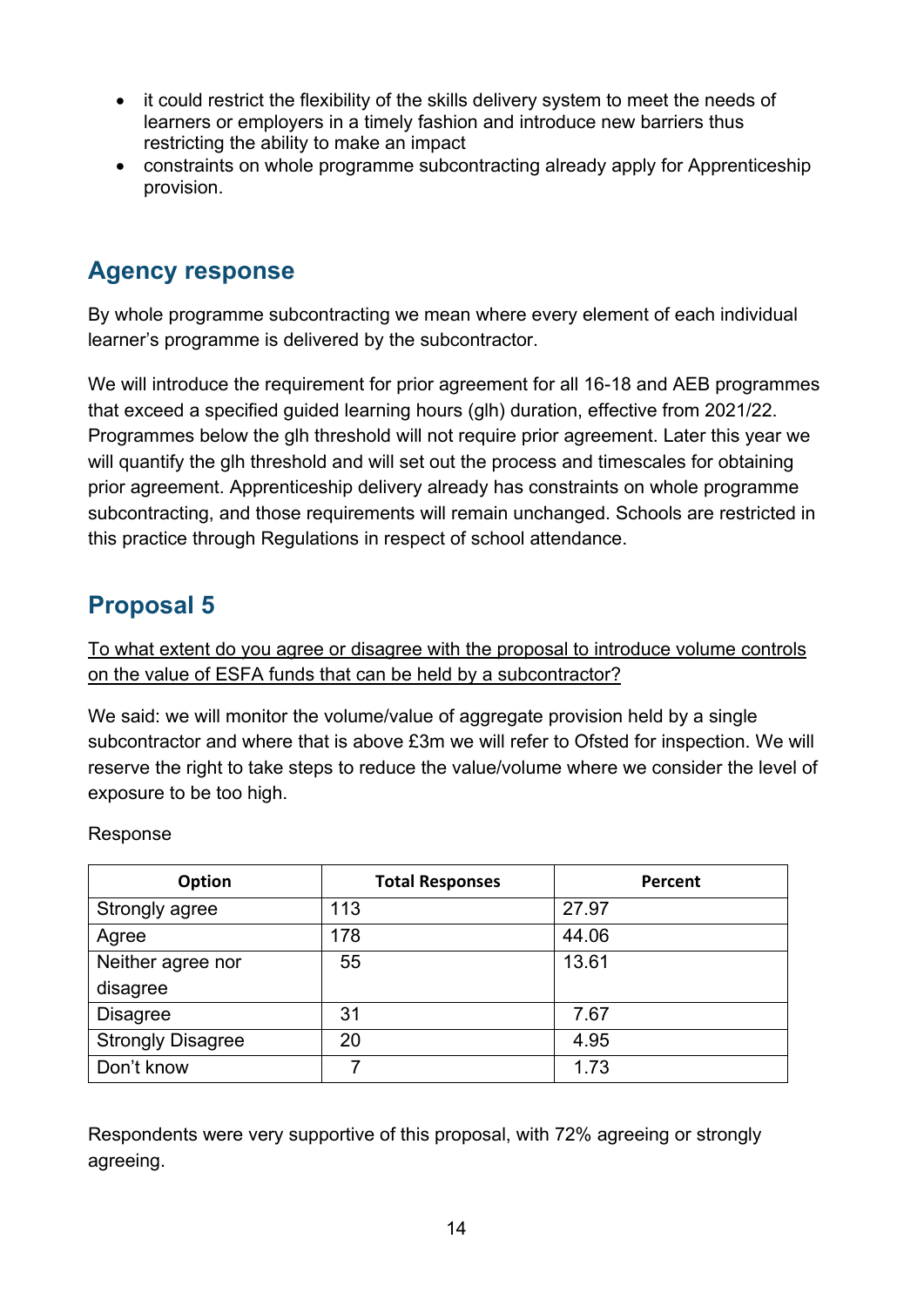Those that disagreed believe that we should open up the market and allow subcontractors to be directly funded and thereby able to compete on a 'level playing field'. Some respondents feel that the current arrangement unfairly favours directly funded providers.

Most respondents support the proposal to increase regulation/inspection by Ofsted and believe that where a large subcontractor is judged to be good/outstanding there should be no reduction in the volume of provision they can be permitted to deliver.

#### <span id="page-14-0"></span>**Agency response**

We will take steps to ensure that large subcontractors are monitored and managed more effectively than at present. We will share this information with Ofsted. Ofsted also believe that large subcontractors should be subject to more inspection, via their main (directly funded) provider.

We think leads should be cognisant of the recent totality of a subcontractor's activity before they contract with them as part of their procurement or selection process, keep this under review and consider the implications of that. Evidence that directly funded providers have undertaken such checks as part of their procurement will be tested as part of the Standard.

We will reserve the right to convene a meeting with those directly funded providers that work with a large subcontractor, where we believe the risk to public funding to be too high, to consider what actions we might take jointly to mitigate the risk.

We will monitor cases of rapid growth where a subcontractor is close to exceeding £3m threshold.

# <span id="page-14-1"></span>**Proposal 6**

To what extent do you agree or disagree with our proposal to require a direct contractual relationship between a lead provider and a third-party providing specialist input?

We said: that we will require the lead provider to have a direct contractual arrangement with a sports club where one is involved in the arrangement, and that there should be no financial transactions between a subcontractor and a sports club.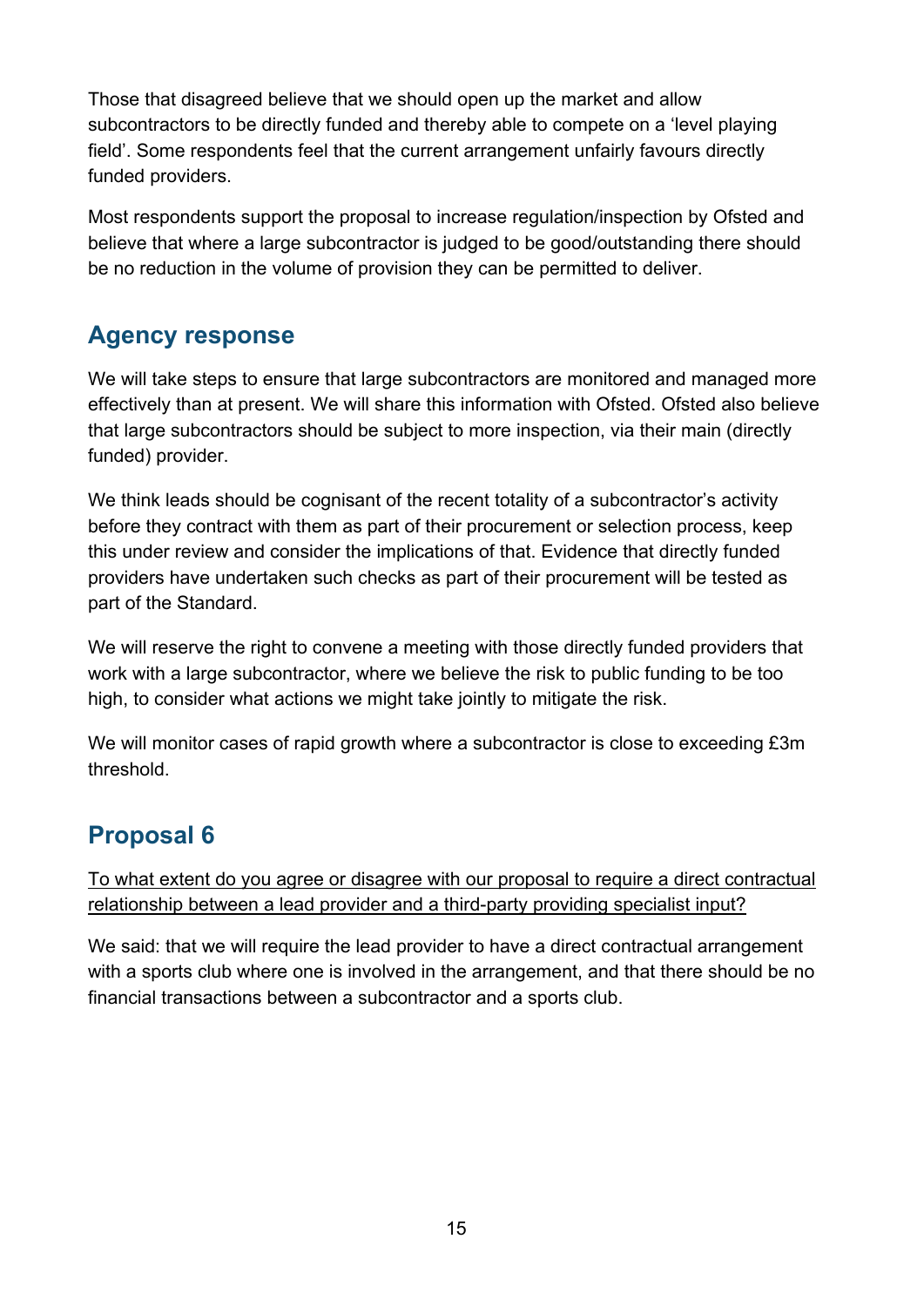#### Response

| Option                   | <b>Total Responses</b> | Percent |
|--------------------------|------------------------|---------|
| Strongly agree           | 90                     | 22.28   |
| Agree                    | 105                    | 25.99   |
| Neither agree nor        | 109                    | 26.98   |
| disagree                 |                        |         |
| <b>Disagree</b>          | 14                     | 3.47    |
| <b>Strongly Disagree</b> | 9                      | 2.23    |
| Don't know               | 77                     | 19.06   |

This proposal addressed a specific issue that only affected some respondents, and this is reflected in the higher number of neutral responses ('neither agree nor disagree' or 'don't know') than the other proposals. Those that did have a view were mostly supportive of this proposal.

Respondents agreed that financial relationships need to be between the lead provider and the specialist e.g. a sports club.

Respondents observed that there have been several cases of suspected second tier subcontracting and a blurred line between reasonable costs for facilities and the more common practice of putting a value per student recruited onto a programme.

There needs to be greater clarity on what can or cannot be funded as part of a study programme. Sports coaching activity is often placed within the study programme content. Awarding bodies need to provide guidance if this is appropriate.

#### <span id="page-15-0"></span>**Agency response**

We will make this direct relationship between the specialist and the lead a requirement in 2021/22. In the meantime, we will work with affected providers, the AoC, representative sports bodies and others in scope, in working through the practicalities of introducing this requirement. We will set out our expectations that directly funded providers assure themselves that facilities are safe, suitable and fit for purpose, that safeguarding arrangements are robust and that parties are clear on the dividing line between teaching hours and coaching activities (i.e. what is suitable to be supported with ESFA funding (teaching) and what is not (coaching)).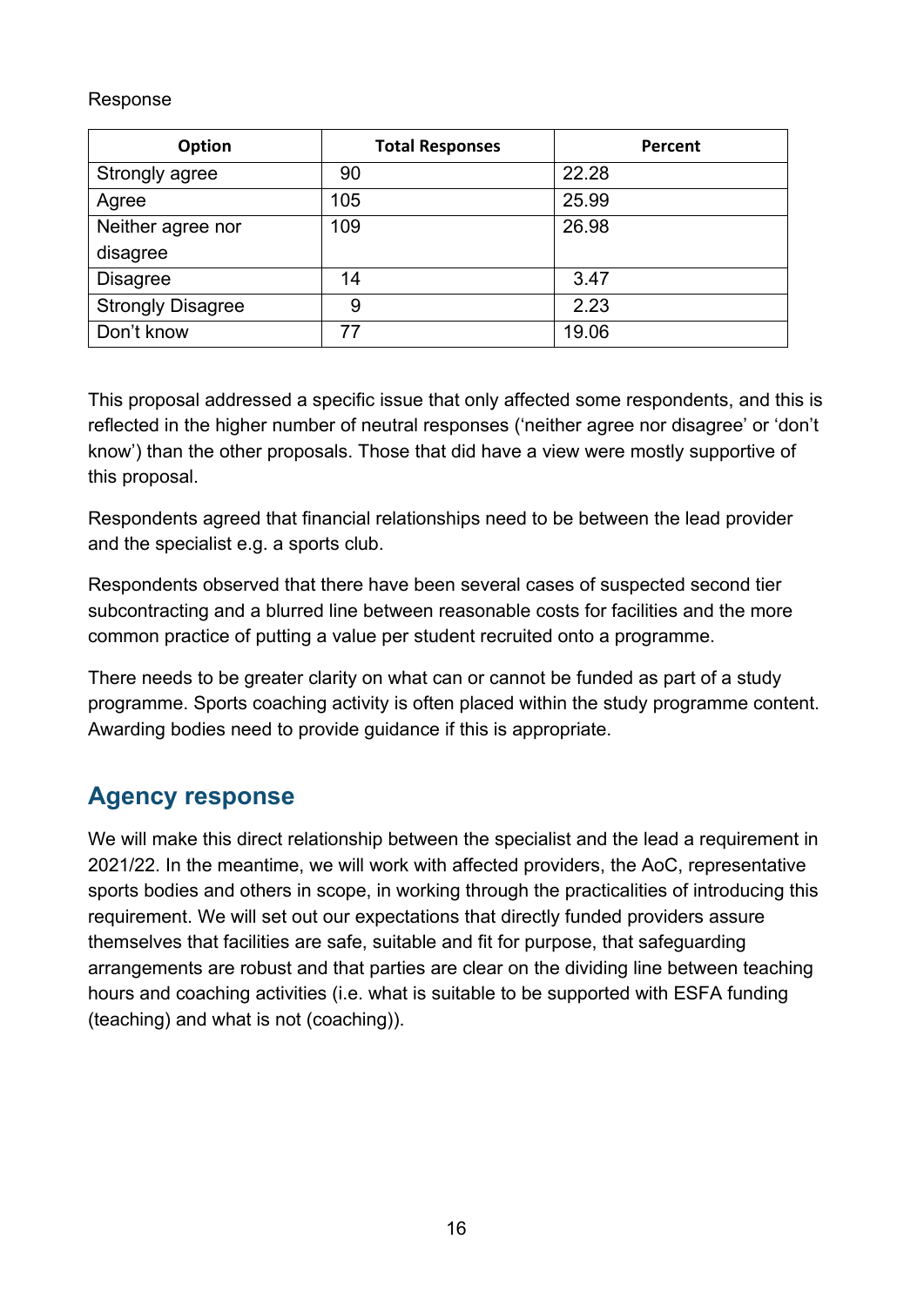<span id="page-16-0"></span>To what extent do you agree that we should introduce one set of funding rules for subcontracting?

We said: we should have one set of common funding rules across the different funding streams

Response

| <b>Option</b>            | <b>Total Responses</b> | Percent |
|--------------------------|------------------------|---------|
| Strongly agree           | 147                    | 36.39   |
| Agree                    | 144                    | 35.64   |
| Neither agree nor        | 57                     | 14.11   |
| disagree                 |                        |         |
| <b>Disagree</b>          | 34                     | 8.42    |
| <b>Strongly Disagree</b> | 15                     | 3.71    |
| Don't know               | 7                      | 1.73    |

There is strong support for this proposal (72%). Most respondents feel that the current multiple sets of rules make compliance more difficult. The majority would welcome a single and simpler set of rules, and some training materials.

Some respondents pointed out that some differences in the rules according to funding stream were reasonable and we should not sacrifice particular requirements for the sake of simplicity alone.

Respondents observed that the current rulebooks are complicated. Money spent by providers in complying with the rules is money they do not spend on education and training. Where a rule is necessary to protect public funds or ensure minimum quality, that is not a problem but ESFA should ensure that its activities do not create unnecessary costs.

## <span id="page-16-1"></span>**Agency response**

The Agency will seek greater alignment of the rules and in 2021/22 we will publish a single subcontracting reference guide that will contain the rules that apply across all provision types, and annexes by funding stream where particular rules apply. Where we can, we will seek to simplify and reduce the number of rules.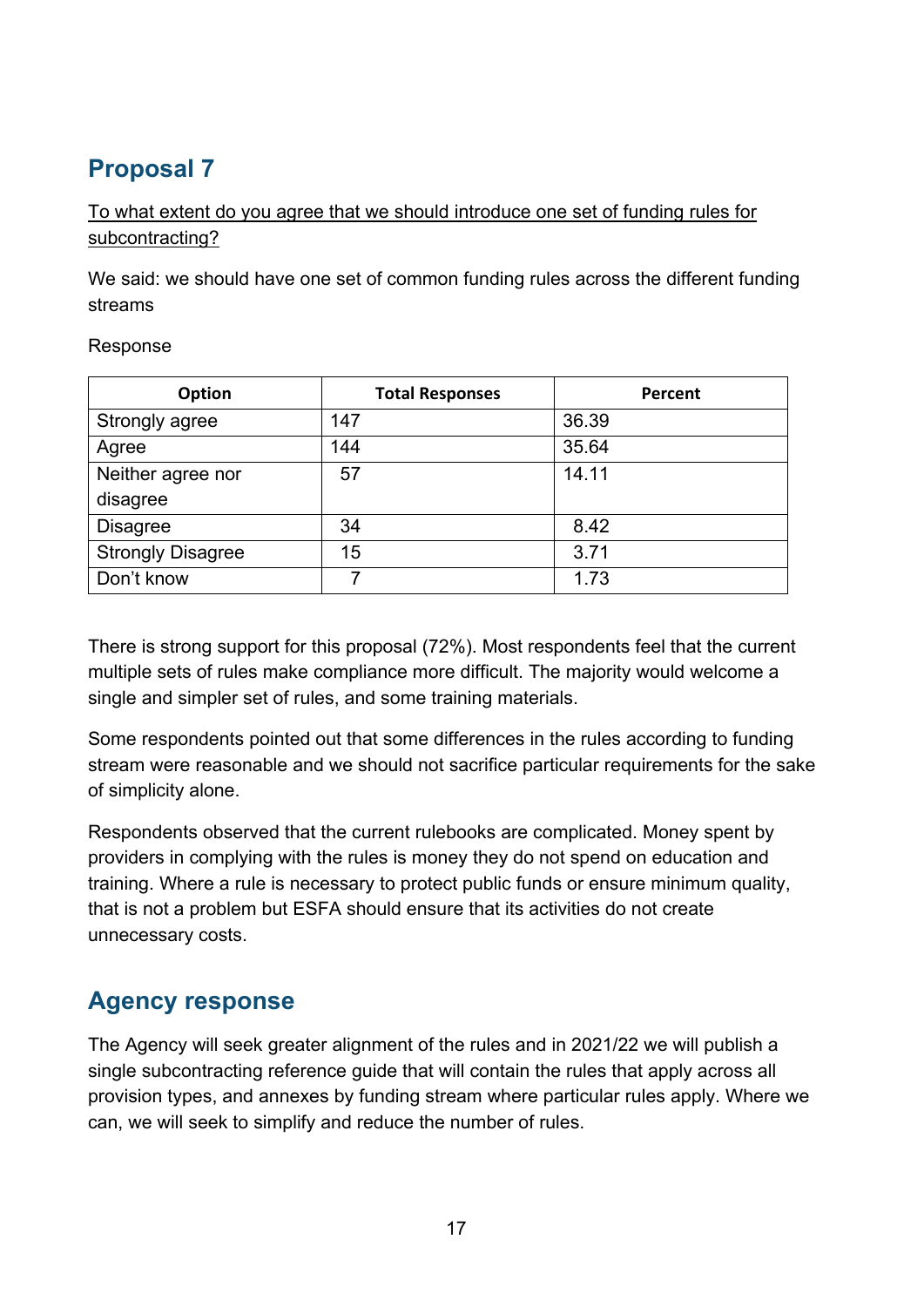<span id="page-17-0"></span>To what extent do you agree or disagree with the proposal to extend the requirement to publish information about funding retained for all subcontracted provision, and for ESFA to also publish this information annually?

We said: we should extend the requirement to publish information about fees retained to include 16-19 provision, and we do not expect that figure to exceed 20%.

Response

| <b>Option</b>            | <b>Total Responses</b> | Percent |
|--------------------------|------------------------|---------|
| Strongly agree           | 131                    | 32.43   |
| Agree                    | 151                    | 37.38   |
| Neither agree nor        | 61                     | 15.10   |
| disagree                 |                        |         |
| <b>Disagree</b>          | 35                     | 8.66    |
| <b>Strongly Disagree</b> | 18                     | 4.46    |
| Don't know               | 8                      | 1.98    |

There is strong support for this proposal (70%).

Some respondents believe that requiring the fees retained to be published to be bureaucratic, others welcomed the transparency.

In some responses there seems to be some disagreement about how this would/should be calculated.

Views differed on the maximum that should reasonably be retained - this ranged from 15% to 25%.

Some subcontractors who responded valued the support and expertise that their directly funded provider gave to them and did not think that the level of funding retained was a matter of concern. Others felt that they were forced into accepting poor deals with excessive funding retained and welcomed the 20% figure as a reasonable guide as to the maximum.

#### <span id="page-17-1"></span>**Agency response**

The agency will extend the requirement for providers to publish information about fees and charges retained to include 16-18 provision in 2021/22. We will expect providers to set out the full range of fees retained and charges that they apply including:

• funding retained for quality assurance and oversight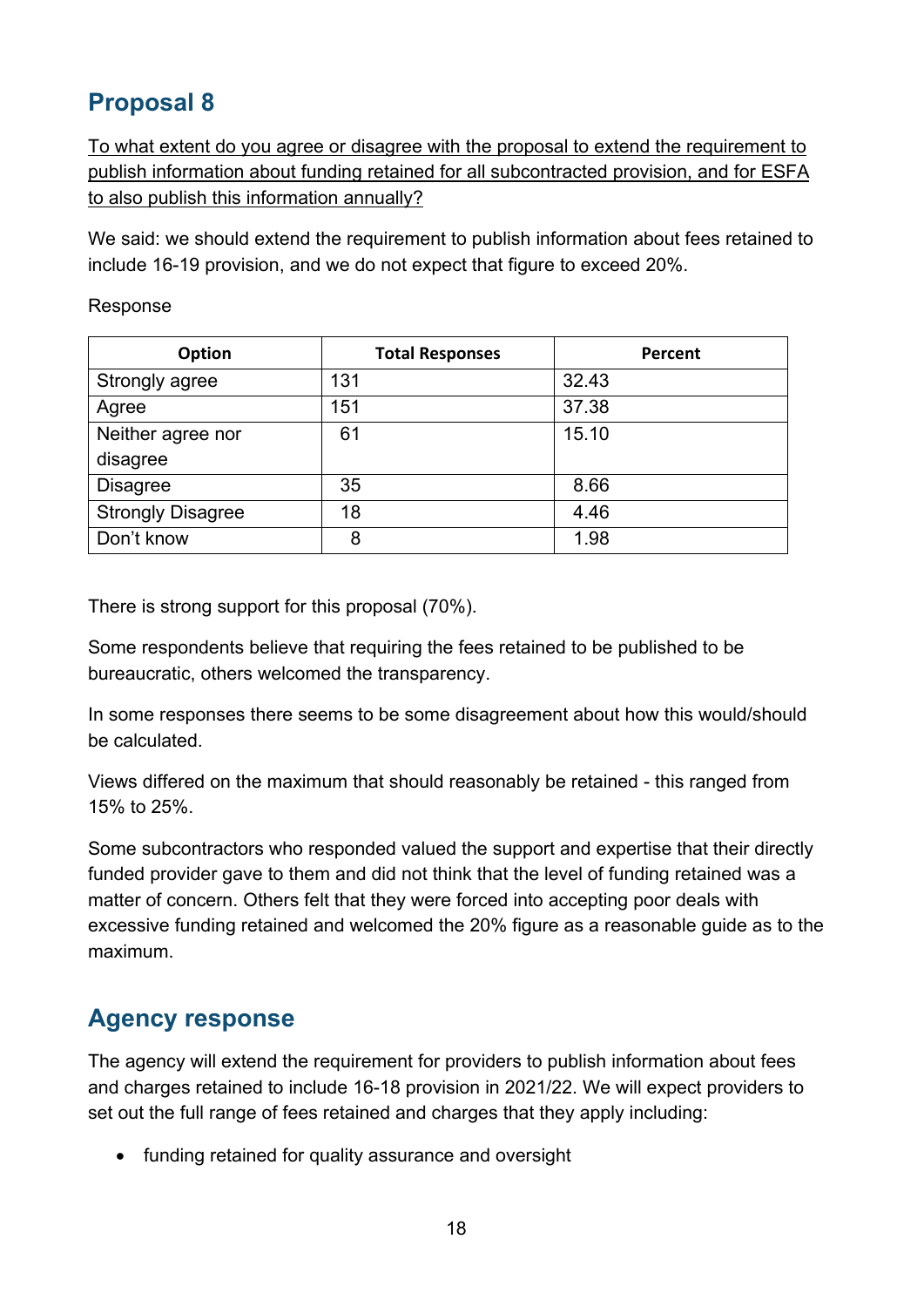- funding retained for administrative functions such as data returns
- funding retained for mandatory training delivered to subcontractor staff by the directly funded provider
- clawback for under delivery or for other reasons.

We will reserve the right to challenge and potentially act with providers where we learn of cases where the funding retained exceeds 20% and offers little value.

## <span id="page-18-0"></span>**Proposal 9**

To what extent do you agree or disagree with the proposal to introduce an externally assessed standard for management of subcontracting?

We said: we are considering introducing an externally assessed standard for subcontracting which would effectively act as a license to practice once introduced.

| Option                   | <b>Total Responses</b> | Percent |
|--------------------------|------------------------|---------|
| Strongly agree           | 79                     | 19.55   |
| Agree                    | 139                    | 34.41   |
| Neither agree nor        | 66                     | 16.34   |
| disagree                 |                        |         |
| <b>Disagree</b>          | 73                     | 18.07   |
| <b>Strongly Disagree</b> | 43                     | 10.64   |
| Don't know               | 4                      | 0.99    |
|                          |                        |         |

This proposal had strong support on the basis that it will level up the quality of management and oversight by lead providers. Those against the idea feel it is an additional burden on an already heavily regulated sector and a potential duplication of Ofsted's role.

#### <span id="page-18-1"></span>**Agency response**

The ESFA will develop a subcontracting Standard for provider subcontracting across all funding streams, together with guidance, as well as the related assurance requirements and guidance, ready for the 2021/22 academic year. The standard and consequent review will be designed by the agency, in consultation with providers and independent review organisations (e.g. accountancy firms). We will use the standard without external validation in 2021/22 to refine and test it and then operate an externally validated standard in 2022/23.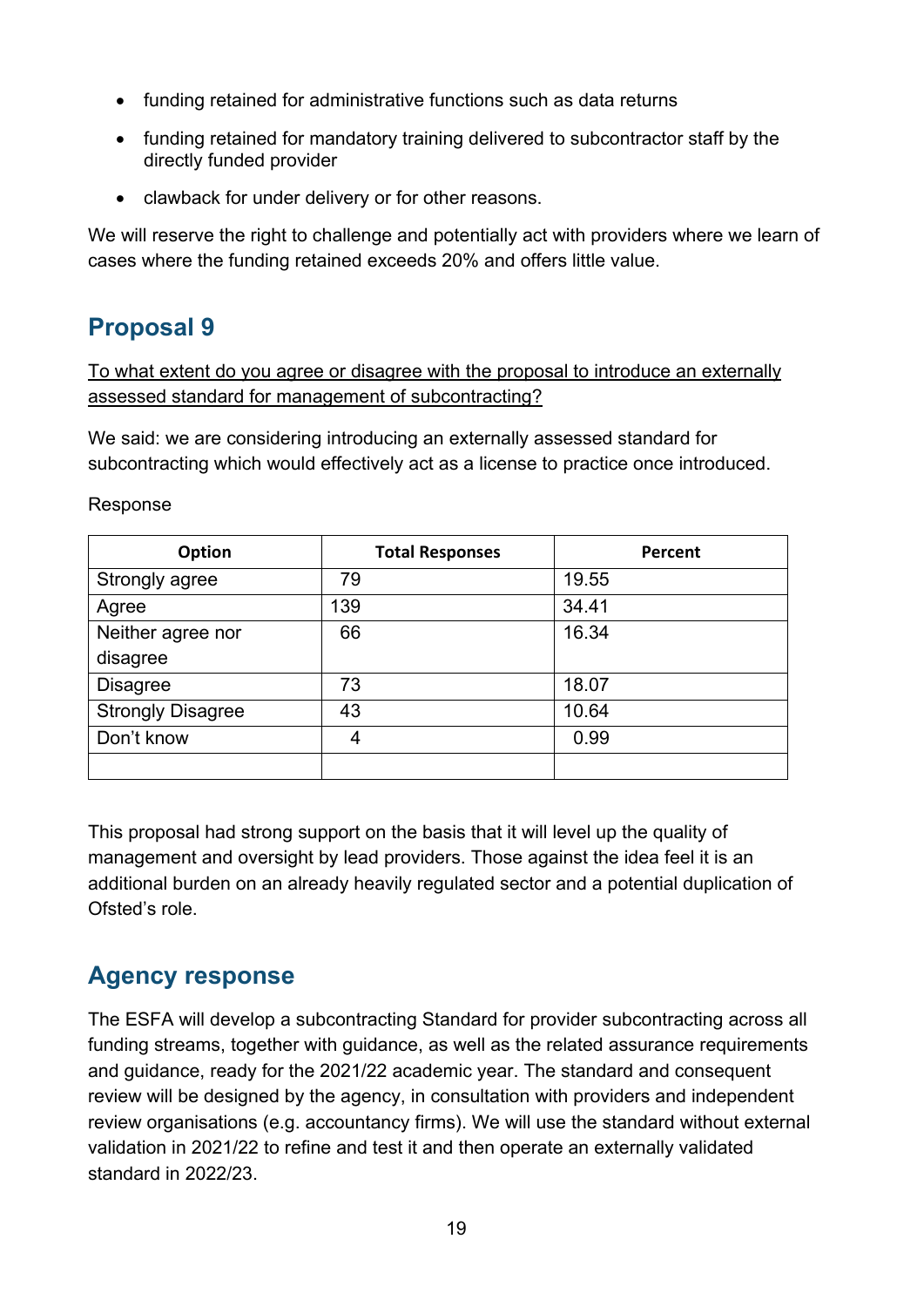The Standard will be separate from, and different in purpose, to Ofsted's Education Inspection Framework. It will not replace or overlap with Ofsted's remit. The subcontracting Standard is about oversight and management of public funds and ensuring that these are used to best effect to maximise the value of those funds to benefit the learner.

The Standard will include our response to these proposals and set out a clear contract management framework for providers and independent review organisations to follow and will ensure that the ESFA receives assurance as to whether subcontracted provision complies with the ESFA's requirements. In addition to our response to the proposals, this could include obtaining assurance on areas such as:

- Planning & Governance: Preparing for contract management and providing oversight.
- People: Ensuring the right people are in place to carry out the contract management activities.
- Administration: Managing the physical contract and the timetable for making key decisions.
- Managing Relationships: Developing strong internal and external relationships that facilitate delivery.
- Managing Performance: ensuring the service is provided in line with the contract, including obtaining assurance of sub-contract compliance with relevant ESFA funding rules.
- Payment and incentives: Ensuring payments are made to the supplier in line with the contract.
- Risk: Understanding and managing contractual and supplier risk.
- Contract development: Effective handling of changes to the contract; and
- Provider Development: Improving provider performance and capability i.e. Continuous Improvement and value for money.

This new framework will ensure that there is a clear and consistent approach for the (contract) management of subcontractors by lead providers and that there are robust assurance review arrangements. This will help mitigate the risk of:

- Inadequate (contract) management of subcontractors.
- Non-compliance with ESFA funding rules by subcontractors; and
- Fraudulent and incorrect funding claims.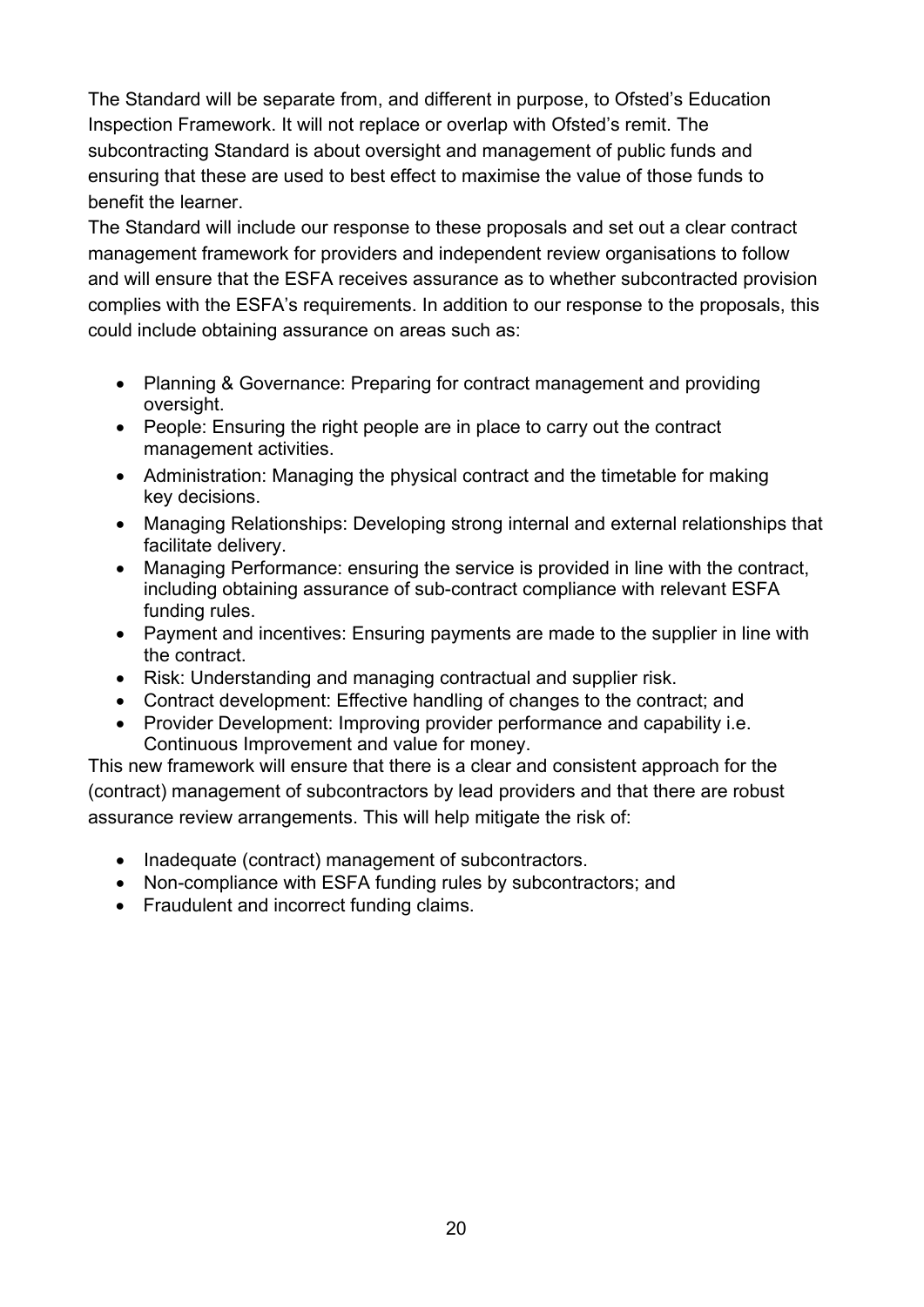<span id="page-20-0"></span>To what extent do you agree or disagree with our proposal to implement changes in 2020/21 where possible.

#### Response

| <b>Option</b>            | <b>Total Responses</b> | <b>Percent</b> |
|--------------------------|------------------------|----------------|
| Strongly agree           | 51                     | 12.62          |
| Agree                    | 62                     | 15.35          |
| Neither agree nor        | 51                     | 12.62          |
| disagree                 |                        |                |
| <b>Disagree</b>          | 85                     | 21.04          |
| <b>Strongly Disagree</b> | 152                    | 37.62          |
| Don't know               | 3                      | 0.74           |

The majority of respondents were concerned that we were seeking to implement reforms too quickly and cite previous examples of changes made at short notice. Those in support felt that some urgent change was required.

#### <span id="page-20-1"></span>**Agency response**

We have taken account of the majority view to implement change at a steadier pace than originally planned, and in view of the significant disruption caused by the coronavirus, we have decided to implement change at a more cautious pace to the timescales indicated for each of the proposals set out above. Nonetheless, we do regard these reforms as urgent and intend to start to implementation of some proposals from 2020/21 where such changes do not undermine the sector's capacity to deliver to learners and employers. We believe that the timescales set out for each proposal should allow learners time to complete their programme without disruption and enable lead providers to manage their contractual relationships.

We also recognise that it is providers themselves that will effect the changes that we want, and that is why we are asking that you review your own current subcontracting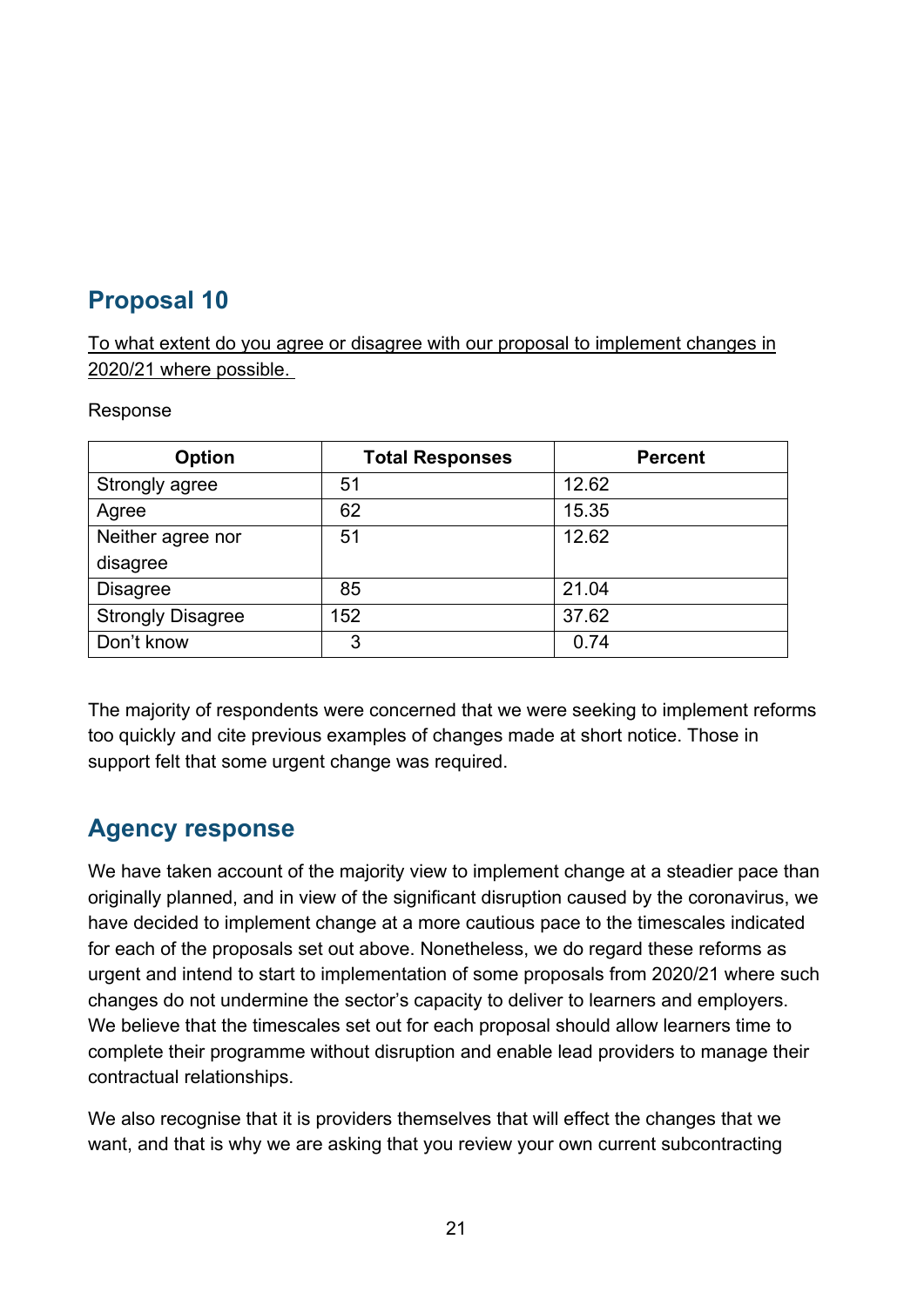activity and take active steps to reduce it now, before we start to make material changes as set out in proposals 1 to 9 above.

# <span id="page-21-0"></span>**Equalities Analysis**

Several respondents have raised concerns about the impact on those who share protected characteristics. We believe that the flexibilities and the changes that we have made to the original proposals as set out above should significantly reduce any adverse impact. In particular the additional aim we have added to the permitted rationale for subcontracting under proposal 1 offers an opportunity to take impact into account when deciding whether subcontracting should continue.

For example, in allowing local authorities to continue to act as a commissioner and subcontract all or most of their AEB provision will ensure that community-based provision for learners who share protected characteristics can continue.

## <span id="page-21-1"></span>**Next steps**

The Agency will continue its internal work to map out the work required to introduce the reforms set out above. This will include changes to grant funding agreements and contracts, development of better tools for collecting better and more timely data, analysing risk and identifying non-compliance, and setting up a process for providers who wish to make a case to the agency for whole programme subcontracting for 16-19 yearolds.

We will work with external partners and providers in developing the subcontracting Standard as set out above at proposal nine.

Later in this calendar year we will publish an update on the progress we have made and will provide information on the development of the Standard and where relevant about how providers can make cases to us for any exceptions set out above.